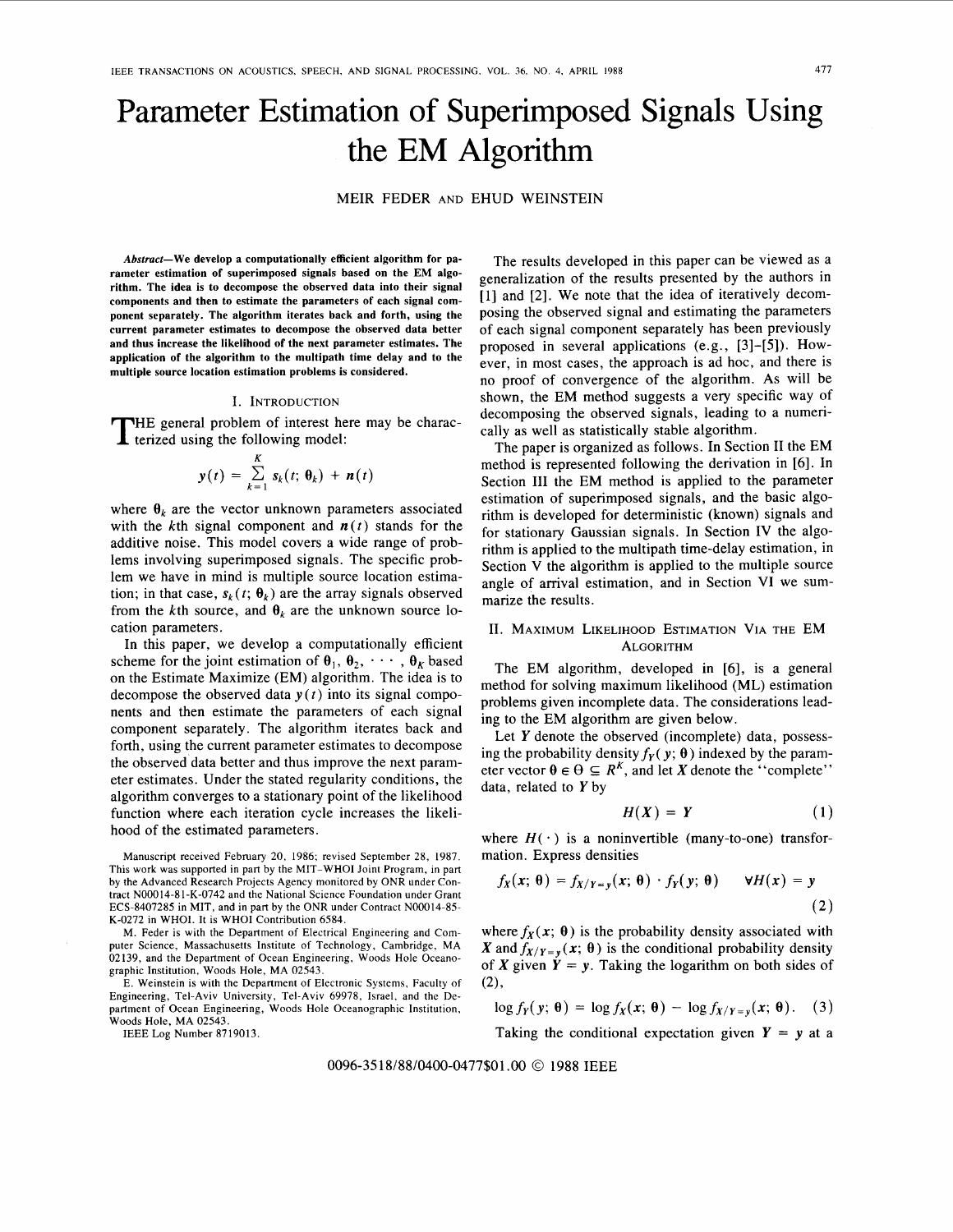parameter value  $\theta'$ ,

$$
\log f_Y(y; \theta) = E\left\{\log f_X(x; \theta)/Y = y; \theta'\right\}
$$

$$
- E\left\{\log f_{X/Y=y}(x; \theta)/Y = y; \theta'\right\}.
$$
(4)

Define, for convenience,

$$
L(\theta) = \log f_Y(y; \theta) \tag{5}
$$

$$
U(\theta, \theta') = E\big\{\log f_X(x; \theta)/Y = y; \theta'\big\} \qquad (6)
$$

and

$$
V(\theta, \theta') = E\big\{\log f_{X/y=y}(x; \theta)/Y=y; \theta'\big\}. (7)
$$

With these definitions, (4) reads

$$
L(\theta) = U(\theta, \theta') - V(\theta, \theta'). \qquad (8)
$$

We identify  $L(\theta)$ , the log-likelihood of the observed data, as the function we want to maximize. Invoking the Jensen's inequality,

$$
V(\theta, \theta') \leq V(\theta', \theta'). \tag{9}
$$

$$
U(\theta, \theta') > U(\theta', \theta')
$$

then

$$
L(\theta) > L(\theta'). \tag{10}
$$

The relation in (10) forms the basis for the EM algorithm. The algorithm starts with an arbitrary initial guess  $\hat{\theta}^{(0)}$ , and denote by  $\hat{\theta}^{(n)}$  the current estimate of  $\theta$  after *n* iterations of the algorithm. Then, the next iteration cycle can be described in two steps, as follows:

*E* step: Compute

$$
U(\theta, \hat{\theta}^{(n)}).
$$
 (11)

*M* step:

$$
\underset{\theta}{\text{Max }} U(\theta, \hat{\theta}^{(n)}) \to \hat{\theta}^{(n+1)}.
$$
 (12)

If  $U(\theta, \theta')$  is continuous in both  $\theta$  and  $\theta'$ , the algorithm converges to a stationary point of the log-likelihood function [7] where the maximization in **(12)** ensures that each iteration cycle increases the likelihood. Of course, as in the case of all "hill climbing" algorithms, the convergence point may not be the global maximum of the likelihood function, and thus several starting points may be needed. The rate of convergence of the algorithm is exponential, depending on the fraction of the covariance of the "complete" data that can be predicted using the observed (incomplete) data [6], [8]. If that fraction is small, the rate of convergence tends to be slow, in which case one could use standard numerical methods to accelerate the algorithm.

In the Appendix we derive a closed-form analytical expression for  $U(\theta, \theta')$  for the case where *X* and *Y* are jointly Gaussian, related by a linear transformation. We note that in general a closed-form analytical expression

cannot be found, and thus the computation of  $U(\theta, \theta')$ at each iteration cycle generally requires multiple integration. Appendix **A** has importance of its own since it covers a wide range of problems.

We note that the EM algorithm is not uniquely specified. The transformation  $H(\cdot)$  relating X to Y can be any noninvertible transformation. Obviously, there are many possible "complete" data specifications *X* that will generate the observed data Y. However, the choice of "complete" data may critically affect the complexity and the rate of convergence of the algorithm, and the unfortunate choice of "complete" data may yield a completely useless algorithm.

In the next section, it will be shown that for the class of problems involving superimposed signals, there is a natural choice of "complete" data, leading to a surprisingly simple algorithm to extract the ML parameter estimates.

# 111. **PARAMETER ESTIMATION OF SUPERIMPOSED SIGNALS IN NOISE**

The general problem of interest here may be character-Hence, if ized using the following model:

$$
y(t) = \sum_{k=1}^{K} s_k(t; \theta_k) + n(t) \qquad (13)
$$

where  $\theta_k$  are the vector unknown parameters associated with the kth signal component and  $n(t)$  denotes the additive noise. This model covers a wide range of problems arising in array and signal processing, including multitone frequency estimation, multipath time-delay estimation, and multiple source location estimation.

Given observations of  $y(t)$ , we want to find the ML estimate of  $\theta_1, \theta_2, \cdots, \theta_K$  jointly. We shall now consider the cases of deterministic (known) signals and stochastic Gaussian signals separately.

# *A.* Deterministic Signals

Consider the model of (13) under the following assumptions.

1) The  $s_k(t; \theta_k)$ ,  $k = 1, 2, \dots, K$ , are conditionally known up to the vector parameters  $\theta_k$ .

2) The  $n(t)$  are vector zero-mean white Gaussian processes whose covariance matrix is  $E\{n(t) n^*(\sigma)\} = Q$  $\cdot \delta(t-\sigma)$ .

Under these assumptions, the log-likelihood function is given by (e.g., see [9])

$$
L(\theta) = c - \frac{\lambda}{2} \int_T \left[ y(t) - \sum_{k=1}^K s_k(t; \theta_k) \right]^*
$$

$$
\cdot Q^{-1} \left[ y(t) - \sum_{k=1}^K s_k(t; \theta_k) \right] dt \qquad (14)
$$

where  $\lambda = 1$  if  $n(t)$  is real-valued,  $\lambda = 2$  if  $n(t)$  is complex-valued, and  $c$  is a normalizing constant. In the case of discrete-time observations,  $L(\theta)$  is still given by (14) where the integral is replaced by the sum over all discrete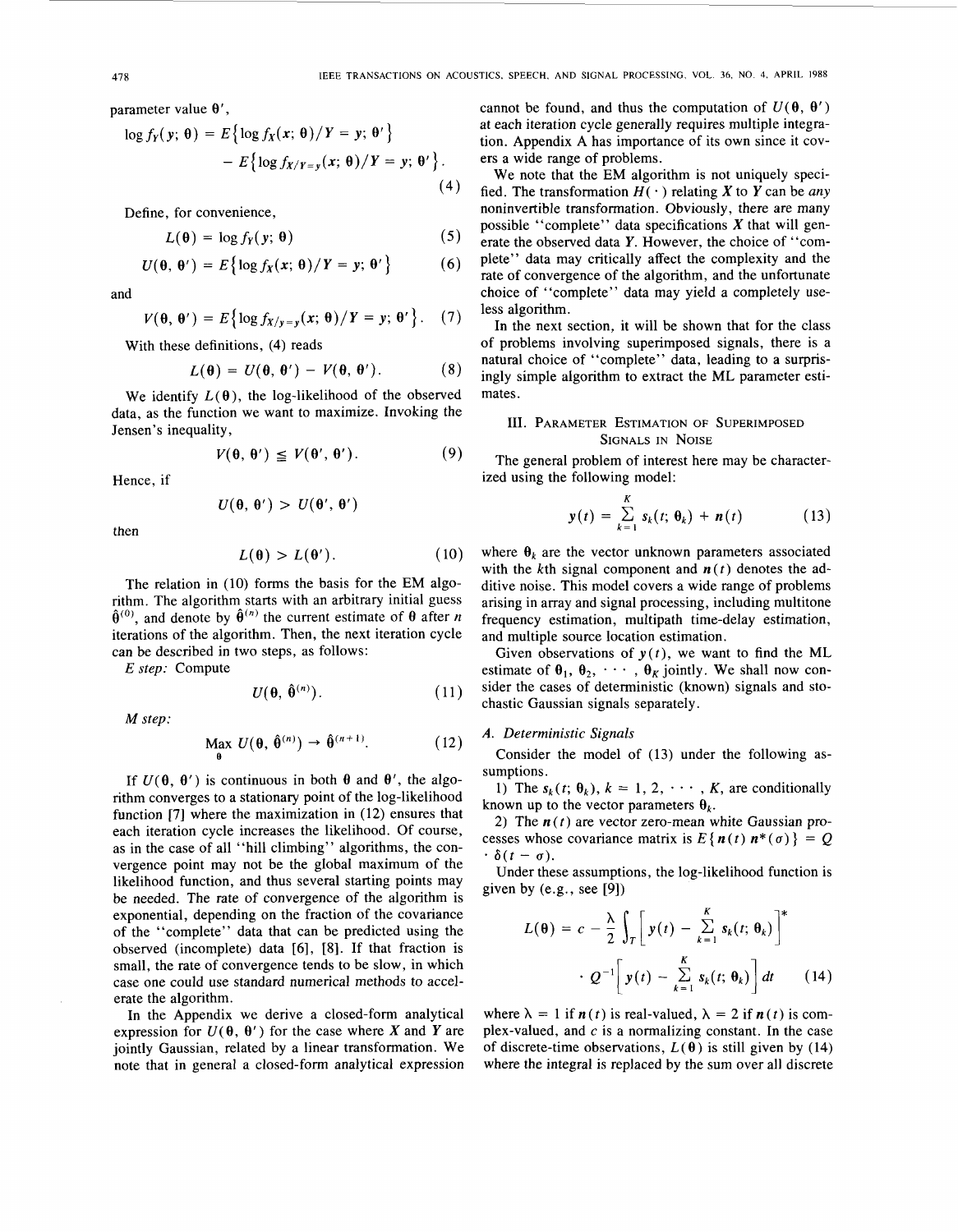points  $t \in T$ . Thus, to obtain the ML estimate of the various  $\theta_k$ 's, one therefore must solve

$$
\min_{\theta_1, \theta_2, \cdots, \theta_K} \left\{ \int_T \left[ y(t) - \sum_{k=1}^K s_k(t; \theta_k) \right]^* \right.
$$
  
 
$$
\cdot Q^{-1} \left[ y(t) - \sum_{k=1}^K s_k(t; \theta_k) \right] dt \left\}.
$$
 (15)

This is a complicated multiparameter optimization problem. Of course, brute force can always be used to  $+\frac{\lambda}{2}\int_{T} x^{*}(t) \Lambda^{-1}s(t; \theta) dt$ <br>solve the problem, evaluating the objective function on a coarse grid to locate roughly the global minimum and then applying the Gauss method, the Newton-Raphson, or some other gradient-search iterative algorithm. However, when applied to the problem at hand, these methods tend where  $d$  contains all the terms that are independent of  $\theta$ . to be computationally complex and time consuming.

Having the EM algorithm in mind, we want to simplify the computations involved. To apply the algorithm to the problem- at hand, the first step is io specify the "complete" data. A natural choice for the "complete" data  $x(t)$  is obtained by decomposing the observed data  $y(t)$ into its signal components; that is,

$$
\mathbf{x}(t) = \begin{bmatrix} \mathbf{x}_1(t) \\ \mathbf{x}_2(t) \\ \vdots \\ \mathbf{x}_k(t) \end{bmatrix} \tag{16}
$$

where

$$
\mathbf{x}_k(t) = \mathbf{s}_k(t; \, \boldsymbol{\theta}_k) + \mathbf{n}_k(t) \tag{17}
$$

where the  $n_k(t)$  are obtained by arbitrarily decomposing the total noise  $n(t)$  into the *K* components, so that

$$
\sum_{k=1}^{K} n_k(t) = n(t). \qquad (18)
$$

From **(13), (17),** and **(18),** the relation between the "complete" data  $x(t)$  and the incomplete data  $y(t)$  is given by

$$
y(t) = \sum_{k=1}^{K} x_k(t) = H \cdot x(t) \qquad (19)
$$

where

$$
H = \underbrace{[I \quad I \quad \cdots \quad I]}_{K \text{ terms}}.
$$
 (20)

We shall find it most convenient to let the  $n_k(t)$  be statistically independent, zero-mean, and Gaussian with the covariance matrix  $E\{\mathbf{n}_k(t)\mathbf{n}_k^*(\sigma)\} = Q_k\delta(t-\sigma)$  where  $Q_k = \beta_k Q$  and the  $\beta_k$ 's are arbitrary real-valued scalars satisfying

$$
\sum_{k=1}^{K} \beta_k = 1, \quad \beta_k \geq 0. \tag{21}
$$

In that case, the log-likelihood of the complete data  $x(t)$ is

$$
0 = \sum_{k=1}^{K} s_k(t; \theta_k) \begin{bmatrix} * & \log f_X(x; \theta) = c - \frac{\lambda}{2} \int_T [x(t) - s(t; \theta)]^* \\ \sum_{k=1}^{K} s_k(t; \theta_k) \end{bmatrix} dt, \qquad (15)
$$
  
\nmultiparameter optimization  
\nforce can always be used to  
\ng the objective function on a  
\nthe global minimum and then  
\n, the Newton-Raphson, or  
\nerative algorithm. However,  
\n
$$
0 = d + \frac{\lambda}{2} \int_T s^*(t) \Lambda^{-1} s(t; \theta) dt
$$
  
\n
$$
= \frac{\lambda}{2} \int_T s^*(t; \theta) \Lambda^{-1} s(t; \theta) dt
$$
  
\n
$$
= \frac{\lambda}{2} \int_T s^*(t; \theta) \Lambda^{-1} s(t; \theta) dt
$$
  
\n
$$
= \frac{\lambda}{2} \int_T s^*(t; \theta) \Lambda^{-1} s(t; \theta) dt
$$
 (22)

 $s(t; \theta)$  and  $\Lambda$  are the mean and the covariance matrix of  $x(t)$  given, respectively, by

$$
s(t; \theta) = \begin{bmatrix} s_1(t; \theta_1) \\ s_2(t; \theta_2) \\ \vdots \\ s_K(t; \theta_K) \end{bmatrix}
$$
 (23)

and

$$
\Lambda = \begin{bmatrix} Q_1 & (0) \\ & Q_2 \\ (0) & Q_K \end{bmatrix} \tag{24}
$$

where the notation in  $(24)$  indicates that  $\Lambda$  is a block-diagonal matrix. Taking the conditional expectation of *(22)*  given  $y(t)$  at a parameter value  $\theta'$ ,

$$
U(\theta, \theta') = d + \frac{\lambda}{2} \int_{T} s^{*}(t; \theta) \Lambda^{-1} \hat{x}(t) dt
$$
  
+ 
$$
\frac{\lambda}{2} \int_{T} \hat{x}^{*}(t) \Lambda^{-1} s(t; \theta)
$$
  
- 
$$
\frac{\lambda}{2} \int_{T} s^{*}(t; \theta) \Lambda^{-1} s(t; \theta) dt
$$
  
= 
$$
e - \frac{\lambda}{2} \int_{T} [\hat{x}(t) - s(t; \theta)]^{*}
$$
  

$$
\cdot \Lambda^{-1} [\hat{x}(t) - s(t; \theta)] dt
$$
(25)

where

$$
\hat{\mathbf{x}}(t) = E\big\{\mathbf{x}(t)/\mathbf{y}(t); \, \boldsymbol{\theta}'\big\} \tag{26}
$$

and *e* is a constant independent of  $\theta$ . Since  $\mathbf{x}(t)$  and  $\mathbf{y}(t)$ are jointly Gaussian, related by the linear transformation  $y(t) = Hx(t)$ , then using (A7) of the Appendix,

$$
\hat{\boldsymbol{x}}(t) = \boldsymbol{s}(t; \boldsymbol{\theta}') + \Lambda H^* \big[ H \Lambda H^* \big]^{-1} \big[ \boldsymbol{y}(t) - H \boldsymbol{s}(t; \boldsymbol{\theta}') \big]. \tag{27}
$$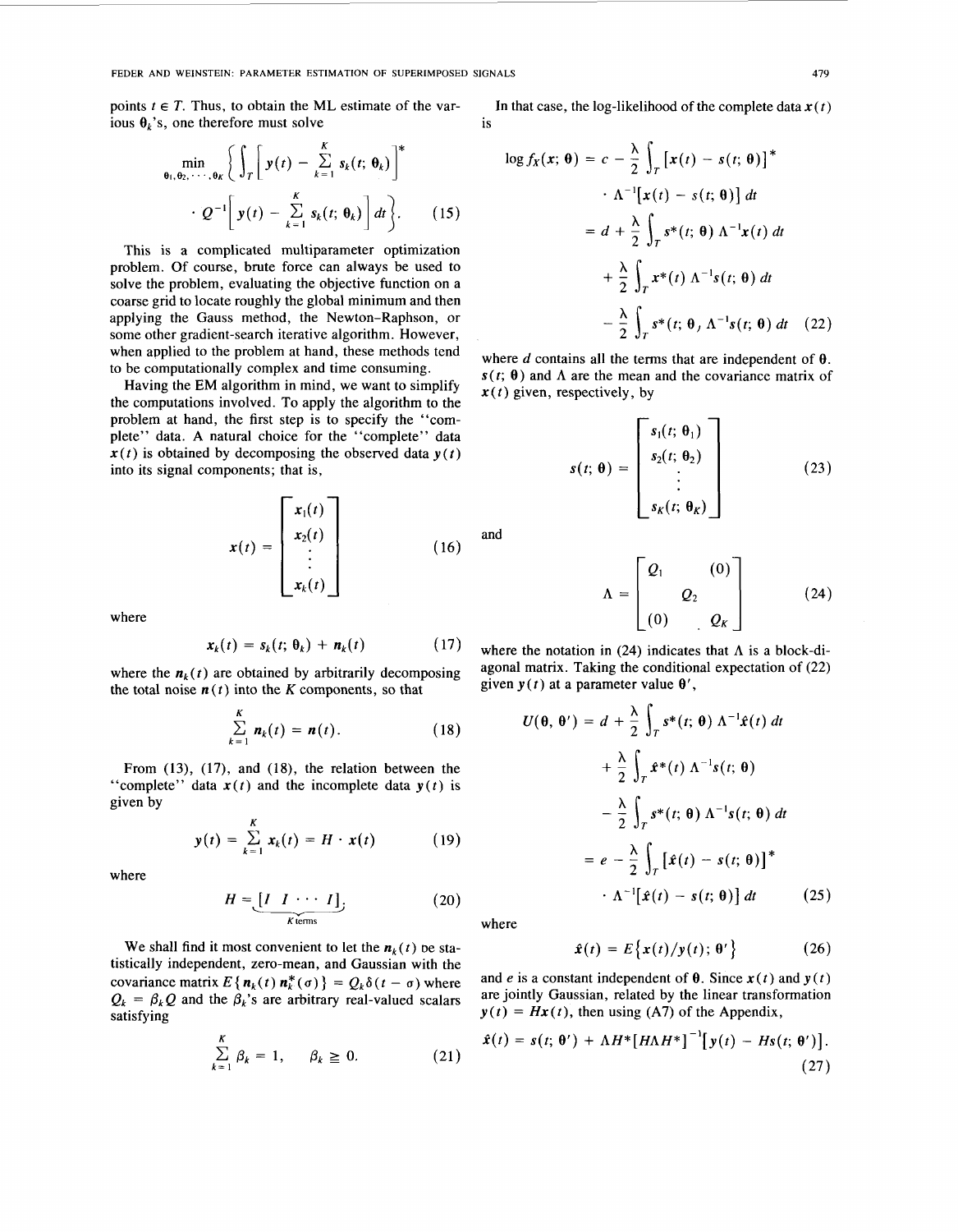Substituting **(23)** and **(24)** into (25) and following straightforward matrix manipulations, we obtain

$$
U(\theta, \theta') = e - \frac{\lambda}{2} \sum_{k=1}^{K} \int_{T} \left[ \hat{x}_{k}(t) - s_{k}(t; \theta_{k}) \right]^{*} \cdot Q_{k}^{-1} \left[ \hat{x}_{k}(t) - s_{k}(t; \theta_{k}) \right] dt \qquad (28)
$$

where the  $\hat{\mathbf{x}}_k(t)$  are the components of  $\hat{\mathbf{x}}(t)$  given by

$$
\hat{\mathbf{x}}_k(t) = s_k(t; \boldsymbol{\theta}_k^t) + \beta_k \bigg[ \mathbf{y}(t) - \sum_{k=1}^K s_k(t; \boldsymbol{\theta}_k^t) \bigg]. \quad (29)
$$

Observing that the maximization of  $U(\theta, \theta')$  with respect to  $\theta$  is equivalent to the minimization of each of the terms in the k sum of **(28)** *separately,* the EM algorithm assumes the following form.

*E* step: For  $k = 1, 2, \cdots, K$ , compute

$$
\hat{x}_k^{(n)}(t) = s_k(t; \hat{\theta}_k^{(n)}) + \beta_k \bigg[ y(t) - \sum_{l=1}^K s_l(t; \hat{\theta}_l^{(n)}) \bigg].
$$
\n(30)

$$
M step: \text{ For } k = 1, 2, \cdots, K,
$$
\n
$$
\min_{\theta_k} \int_T \left[ \hat{x}_k^{(n)}(t) - s_k(t; \theta_k) \right]^*
$$
\n
$$
\cdot Q^{-1} \left[ \hat{x}_k^{(n)}(t) - s_k(t; \theta_k) \right] dt \rightarrow \hat{\theta}_k^{(n+1)}.
$$
\n(31)

We observe that  $\hat{\theta}_k^{(n+1)}$  is, in fact, the ML estimate of  $\theta_k$  based on  $\hat{\mathbf{x}}_k^{(n)}(t)$ . The algorithm is illustrated in Fig. 1. We note that in the case of discrete observations, the integral in (31) is substituted by the sum over all points  $t \in$ *T.* 

The most striking feature of the algorithm is that it decouples the complicated multiparameter optimization into *K* separate ML optimizations. Hence, the complexity of the algorithm is essentially unaffected by the assumed number of signal components. **As** *K* increases, we have to increase the number of ML processors in parallel; however, each ML processor is maximized separately. Since the algorithm is based on the EM method, each iteration cycle increases the likelihood until convergence is accomplished.

We note that the  $\beta_k$ 's must satisfy the constraint stated in **(21),** but otherwise they are arbitrary free variables in the algorithm. The  $\beta_k$ 's can be used to control the rate of convergence of the algorithm and possibly to avoid the convergence to an unwanted stationary point of the algorithm. These considerations are currently under investigation.

## *B. Gaussian Signals*

Consider the model of **(13)** under the following assumptions.

1)  $\mathbf{n}(t)$  and  $\mathbf{s}_k(t; \theta_k)$ ,  $k = 1, 2, \dots, K$ , are mutually uncorrelated, wide-sense stationary (WSS), zero-mean Gaussian vector stochastic processes whose spectral density matrices are  $N(\omega)$  and  $S_k(\omega; \theta_k)$ ,  $k = 1, 2, \dots, K$ , respectively.

T



**Fig. 1. The EM algorithm for deterministic (known) signals.** 

**2)** The observation interval **T** is long compared to the correlation time (inverse bandwidth) of the signals and the noise, i.e.,  $WT/2\pi >> 1$ .

Fourier analyzing *y (t),* we obtain

$$
\mathbf{Y}(\omega_l) = \frac{1}{\sqrt{T}} \int_T \mathbf{y}(t) \, e^{-j\omega_l t} \, dt. \tag{32}
$$

Under the above assumptions,  $y(t)$  is WSS, zero-mean, and Gaussian. Thus, for  $WT/2\pi >> 1$ , the  $Y(\omega_l)$ 's are asymptotically uncorrelated, zero-mean, and Gaussian with covariance matrix  $P(\omega_i; \theta)$  where  $P(\omega; \theta)$  is the spectral density matrix of  $y(t)$  given by

$$
P(\omega; \theta) = \sum_{k=1}^{K} S_k(\omega; \theta_k) + N(\omega).
$$
 (33)

The log-likelihood function given the  $Y(\omega_l)$ 's is therefore given by

$$
L(\theta) = -\sum_{l} \left[ \text{logdet } \pi P(\omega_{l}; \theta) + Y^*(\omega_{l}) P^{-1}(\omega_{l}; \theta) Y(\omega_{l}) \right]
$$
 (34)

where the summation in (34) is carried over all  $\omega_l$  in the signal frequency band. In the case of discrete observations  $y_i = y(i\Delta t)$ , the log-likelihood is still given by (34) where the  $Y(\omega_l)$ 's are the discrete Fourier transform (DFT) of the  $y_i$ 's. To obtain the ML estimate of the various  $\theta_k$ 's, we therefore must solve

$$
\min_{\theta_1, \theta_2, \cdots, \theta_k} \left\{ \sum_l \left[ \text{logdet } P(\omega_l; \theta) + Y^*(\omega_l) P^{-1}(\omega_l; \theta) Y(\omega_l) \right] \right\}. \tag{35}
$$

We want to use the EM method to bypass this complicated multiparameter optimization. Following the same considerations as in the deterministic signal case, let the "complete" data  $x(t)$  be given by

$$
\mathbf{x}(t) = \begin{bmatrix} \mathbf{x}_1(t) \\ \mathbf{x}_2(t) \\ \vdots \\ \mathbf{x}_k(t) \end{bmatrix}
$$
 (36)

where

$$
\mathbf{x}_k(t) = \mathbf{s}_k(t; \, \boldsymbol{\theta}_k) + \mathbf{n}_k(t) \tag{37}
$$

 $\top$ T

TT I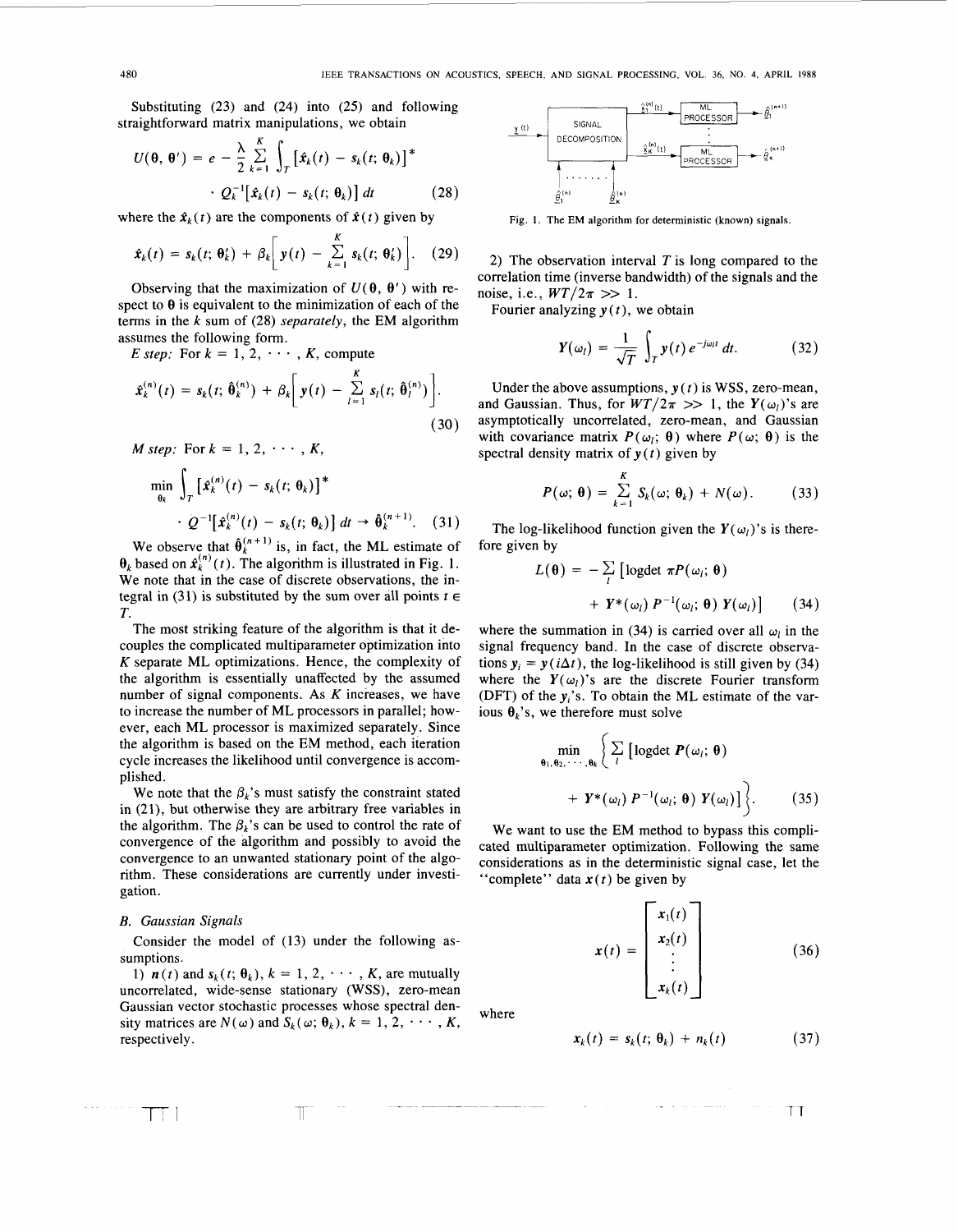and the  $n_k(t)$  are chosen to be mutually uncorrelated, zero-mean, and Gaussian with respective spectral density matrices  $N_k(\omega) = \beta_k \cdot N(\omega)$  where the  $\beta_k$ 's are arbitrary real-valued constants subject to  $(21)$ .

Following the same considerations leading to (34), the log-likelihood of the "complete" data is given by

$$
\log f_X(\mathbf{x}; \, \boldsymbol{\theta}) = -\sum_{l} \left[ \log \det \, \pi \Lambda(\omega_l; \, \boldsymbol{\theta}) \right. \\ \left. + X^*(\omega_l) \, \Lambda^{-1}(\omega_l; \, \boldsymbol{\theta}) \, X(\omega_l) \right] \\ = -\sum_{l} \left[ \log \det \, \pi \Lambda(\omega_l; \, \boldsymbol{\theta}) \right. \\ \left. + \text{tr} \left( \Lambda^{-1}(\omega_l; \, \boldsymbol{\theta}) \, X(\omega_l) \, X^*(\omega_l) \right) \right] \tag{38}
$$

where

$$
X(\omega_l) = \begin{bmatrix} X_1(\omega_l) \\ X_2(\omega_l) \\ \vdots \\ X_K(\omega_l) \end{bmatrix}
$$
(39)

$$
X_k(\omega_l) = \frac{1}{\sqrt{T}} \int_T \mathbf{x}_k(t) \, e^{-j\omega_l t} \, dt \tag{40}
$$

and

$$
\Lambda(\omega; \theta) = \begin{bmatrix}\n\Lambda_1(\omega; \theta_1) & & & \\
\Lambda_2(\omega; \theta_2) & (0) & & \\
(0) & & & \Lambda_K(\omega; \theta_K)\n\end{bmatrix}
$$
\n(41)

$$
\Lambda_k(\omega; \, \theta_k) = S_k(\omega; \, \theta_k) + \beta_k \cdot N(\omega). \tag{42}
$$

Taking the conditional expectation of (38) given  $Y(\omega_l)$ at a parameter value  $\theta'$ ,

$$
U(\theta, \theta') = -\sum_{l} \left[ \text{logdet } \pi \Lambda(\omega_{l}; \theta) + \text{tr} \left( \Lambda^{-1}(\omega_{l}; \theta) \overline{X(\omega_{l})} \overline{X^*(\omega_{l})} \right) \right] \quad (43)
$$

where

$$
\widehat{X(\omega_l)}\ X^*(\omega_l)=E\big\{X(\omega_l)\ X^*(\omega_l)/Y(\omega_l);\ \theta'\big\}.\ \ (44)
$$

Since  $X(\omega_i)$  and  $Y(\omega_i)$  are jointly Gaussian, related by the linear transformation  $Y(\omega_l) = H \cdot X(\omega_l)$ , then using (A8) of the Appendix,

$$
X(\omega_l) X^*(\omega_l) = \Lambda(\omega_l; \theta') - \Lambda(\omega_l; \theta')
$$
  
+ 
$$
H^* [H\Lambda(\omega_l; \theta') H^*]^{-1} H\Lambda(\omega_l; \theta')
$$
  
+ 
$$
\Lambda(\omega_l; \theta') H^* [H\Lambda(\omega_l; \theta') H^*]^{-1}
$$
  

$$
\cdot Y(\omega_l) Y^*(\omega_l) \cdot [H\Lambda(\omega_l; \theta') H^*]^{-1}
$$
  

$$
\cdot H\Lambda(\omega_l; \theta'). \qquad (45)
$$

Exploiting the block-diagonal form of  $\Lambda(\omega; \theta)$ , (43) becomes

$$
U(\theta, \theta') = -\sum_{k=1}^{K} \sum_{l} \left[ \text{logdet } \pi \Lambda_k(\omega_l; \theta_k) + \text{tr} \left( \Lambda_k^{-1}(\omega_l; \theta_k) X_k(\omega_l) X_k^*(\omega_l) \right) \right] \quad (46)
$$

where  $X_k(\omega_l) X_k^*(\omega_l)$  is the  $(k, k)$  block of  $\widehat{X(\omega_l)} X^*(\omega_l)$ given by

$$
X_k(\omega_l) X_k^*(\omega_l) = \Lambda_k(\omega_l; \theta'_k) - \Lambda_k(\omega_l; \theta'_k)
$$
  

$$
\cdot P^{-1}(\omega_l; \theta') \Lambda_k(\omega_l; \theta'_k)
$$
  

$$
+ \Lambda_k(\omega_l; \theta'_k) P^{-1}(\omega_l; \theta')
$$
  

$$
\cdot Y(\omega_l) Y^*(\omega_l)
$$
  

$$
\cdot P^{-1}(\omega_l; \theta') \Lambda_k(\omega_l; \theta'_k)
$$
 (47)

where  $P(\omega_i; \theta)$  is defined in (33). Observing that the maximization of  $U(\theta, \theta')$  with respect to  $\theta$  is equivalent to the minimization of each of the terms in the *k* sum of (46) *separately,* the EM algorithm assumes the following  $(46)$  s<br>form.

*E* step: For  $k = 1, 2, \cdots, K$ , compute

$$
X_k(\omega_l) X_k^*(\omega_l)^{(n)} = \Lambda_k(\omega_l; \hat{\theta}_k^{(n)}) - \Lambda_k(\omega_l; \hat{\theta}_k^{(n)})
$$

$$
\cdot P^{-1}(\omega_l; \hat{\theta}^{(n)}) \Lambda_k(\omega_l; \hat{\theta}_k^{(n)})
$$

$$
+ \Lambda_k(\omega_l; \hat{\theta}_k^{(n)}) P^{-1}(\omega_l; \hat{\theta}^{(n)})
$$

$$
\cdot Y(\omega_l) Y^*(\omega_l)
$$

$$
\cdot P^{-1}(\omega_l; \hat{\theta}^{(n)}) \Lambda_k(\omega_l; \hat{\theta}_k^{(n)})
$$
(48)

$$
M step: \text{ For } k = 1, 2, \cdots, K,
$$
  
\n
$$
\min_{\theta_k} \sum_{l} \left[ \text{logdet } \Lambda_k(\omega_l; \theta_k) + \text{tr} \left( \Lambda_k^{-1}(\omega_l; \theta_k) X_k(\omega_l) X_k^*(\omega_l)^{(n)} \right) \right] \rightarrow \hat{\theta}_k^{(n+1)}.
$$
\n(49)

We observe that  $\hat{\theta}_k^{(n+1)}$  is the ML estimate of  $\theta_k$  where the sufficient statistic  $X_k(\omega_l) X_k^*(\omega_l)$  is substituted by its current estimate  $X_k(\omega_l)$   $X_k^*(\omega_l)^{(n)}$ . The algorithm is illustrated in [Fig. 2.](#page-5-0) The most attractive feature of the algorithm is that it decouples the full multidimensional optimization (35) into optimizations in the smaller-dimensional parameter subspaces. Thus, as in the deterministic signal case, the complexity of the algorithm is essentially unaffected by the assumed number of signal components. As *K* increases, we have to increase the number of ML processors in parallel; however, an ML processor is maximized separately. Since the algorithm is based on the EM method, each iteration cycle increases the likelihood until convergence is accomplished.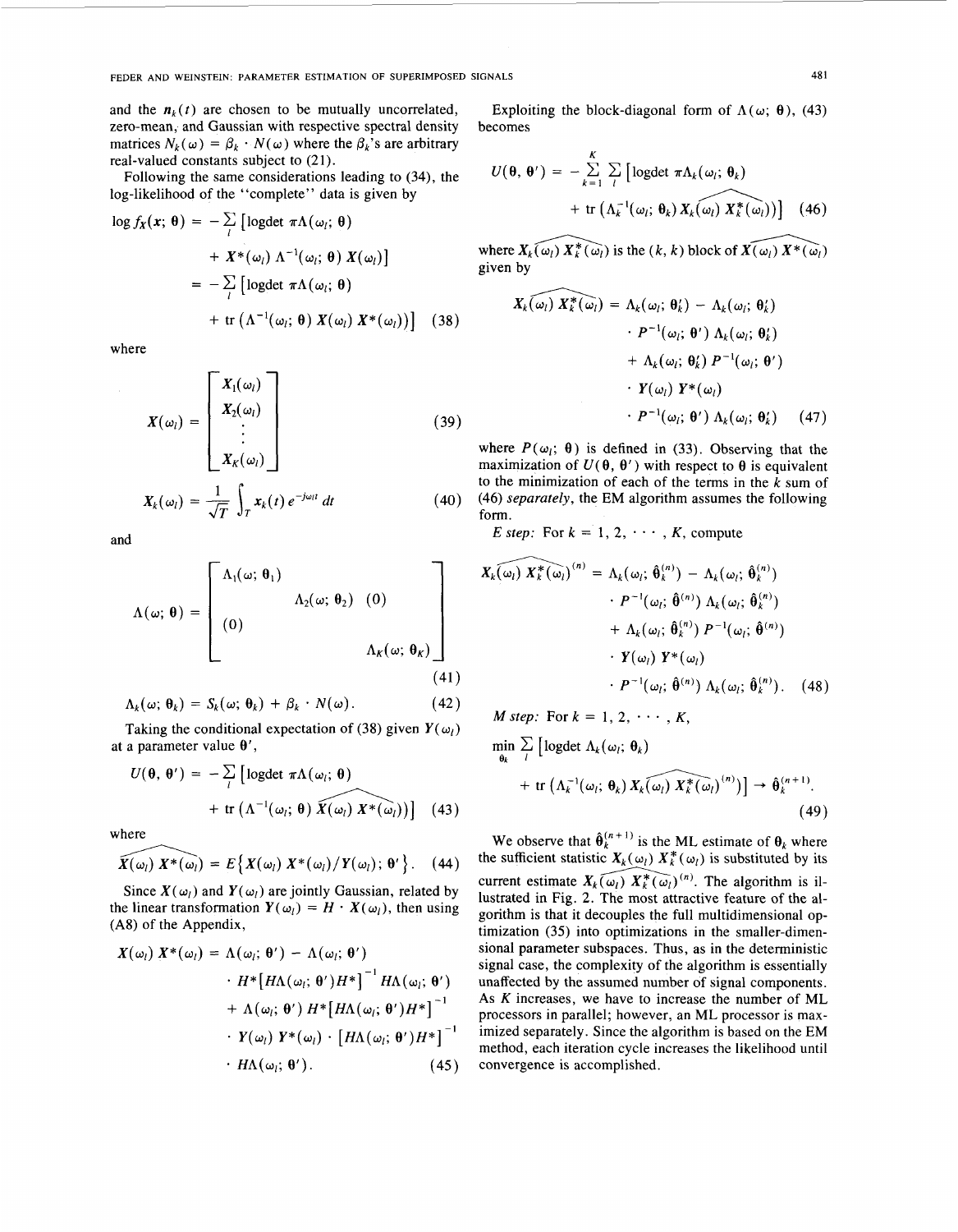<span id="page-5-0"></span>

**Fig. 2. The** EM **algorithm** for **stochastic Gaussian signals.** 

# **IV.** APPLICATION **TO** MULTIPATH TIME-DELAY **ESTIMATION**

Let the observed signal  $y(t)$  be modeled by

$$
y(t) = \sum_{k=1}^K \alpha_k s(t-\tau_k) + n(t). \qquad (50)
$$

This model characterizes multipath effects where the transmitted signal  $s(t)$  is observed at the receiver through more than one path. We shall concentrate here on the case where  $s(t)$  is a deterministic known signal. The extension to the case where  $s(t)$  is deterministic but unknown, and to the case where  $s(t)$  is a sample function from a Gaussian random process, can be found in **[ll]** and **[l],** respectively. We suppose that the additive noise  $n(t)$  is spectrally flat over the receiver frequency band. The problem is to estimate the pairs  $(\alpha_k, \tau_k)$ ,  $k = 1, 2, \dots, K$ .

The direct ML approach requires the solution to [see  $(15)$ ]

$$
\min_{\substack{\tau_1,\tau_2,\cdots,\tau_K\\\alpha_1,\alpha_2,\cdots,\alpha_K}}\bigg\{\int_{\tau}\bigg|y(t)-\sum_{k=1}^K\alpha_ks(t-\tau_k)\bigg|^2 dt\bigg\}.\quad(51)
$$

This optimization problem is addressed in **[lo],** where it is shown that, at the optimum, the  $\alpha_k$ 's can be expressed in terms of the  $\tau_k$ 's. Thus, the 2K-dimensional search can be reduced to a K-dimensional search. However, as pointed out in [10], for  $K \geq 3$  the required computations become too involved. Consequently, ad hoc approaches and suboptimal solutions have been proposed. The most common solution consists of correlating *y( t)* with a replica of  $s(t)$  and searching for the K highest peaks of the correlation function. If the various paths are resolvable, i.e., the difference between  $\tau_k$  and  $\tau_l$  is long compared to the temporal correlation of the signal for *all* combinations of  $k$  and  $l$ , this approach yields near-optimal estimates. However, in situations where the signal paths are unresolvable, this approach is only distinctly suboptimal.

We identify the model in (50) as a special case of **(13).**  Therefore, in correspondence with **(30)** and **(31),** we obtain the following algorithm.

*E* step: For  $k = 1, 2, \cdots, K$ , compute

$$
x_k^{(n)}(t) = \hat{\alpha}_k^{(n)} s(t - \hat{\tau}_k^{(n)}) + \beta_k \left[ y(t) - \sum_{l=1}^K \hat{\alpha}_l^{(n)} s(t - \hat{\tau}_l^{(n)}) \right].
$$
 (52)

$$
M step: \text{ For } k = 1, 2, \cdots, K,
$$
  
\n
$$
\min_{\alpha, \tau} \int_{T} \left| \hat{x}_{k}^{(n)}(t) - \alpha s(t - \tau) \right|^{2} dt \rightarrow \hat{\alpha}_{k}^{(n+1)}, \hat{\tau}_{k}^{(n+1)}.
$$
\n(53)

Assuming that the observation interval *T* is long compared to the duration of the signal and the maximum expected delay, the two-parameter maximization required in **(53)** can be carried out in two steps as follows:

$$
\max_{\tau} |g_k^{(n)}(\tau)| \to \hat{\tau}_k^{(n+1)} \tag{54}
$$

$$
\hat{\alpha}_{k}^{(n+1)} = \frac{g_{k}^{(n)}(\hat{\tau}_{k}^{(n+1)})}{E} \tag{55}
$$

where  $E = \int_T |s(t)|^2 dt$  is the signal energy and

$$
g_k^{(n)}(\tau) = \int_{T} \hat{x}_k^{(n)}(t) s^*(t-\tau) dt.
$$
 (56)

We note that  $g_k^{(n)}(\tau)$  can be generated by passing  $\hat{x}_k^{(n)}(t)$ through a filter matched to  $s(t)$ . The algorithm is illustrated in [Fig.](#page-6-0) **3.** This computationally attractive algorithm decreases iteratively the objective function in (51) without ever going through the indicated multiparameter optimization. The complexity of the algorithm is essentially unaffected by the assumed number of signal paths. As  $K$ increases, we have to increase the number of matched filters in parallel; however, each matched filter output is maximized separately.

If the number  $K$  of signal paths is unknown, several criteria for its determination are developed in [ **121.** These criteria are based on the ML parameter estimates and can therefore be easily incorporated into the algorithm.

To demonstrate the performance of the algorithm, we have considered the following example. The observed signal  $y(t)$  consists of three signal paths in additive noise

$$
y(t) = \sum_{k=1}^{3} \alpha_k s(t - \tau_k) + n(t)
$$

where  $s(t)$  is the trapezoidal pulse

$$
s(t) = \begin{cases} t/20 & 0 \le t < 5\\ 1/4 & 5 \le t \le 15\\ (t - 10)/20 & 15 < t \le 20. \end{cases}
$$

The actual delays are

$$
\tau_1 = 0 \quad \tau_2 = 5 \quad \tau_3 = 10,
$$

and the amplitude scales are

$$
\alpha_k = 1 \qquad \kappa = 1, 2, 3.
$$

The additive noise is spectrally flat with a spectral level of  $N = 0.025$  (so that the postintegration signal-to-noise ratio **(SNR)** per pulse is approximately **16** dB). The observed data consist of 100 time samples, as illustrated in

l'alian de la familia de la familia de la familia de la familia de la familia de la familia de la familia de l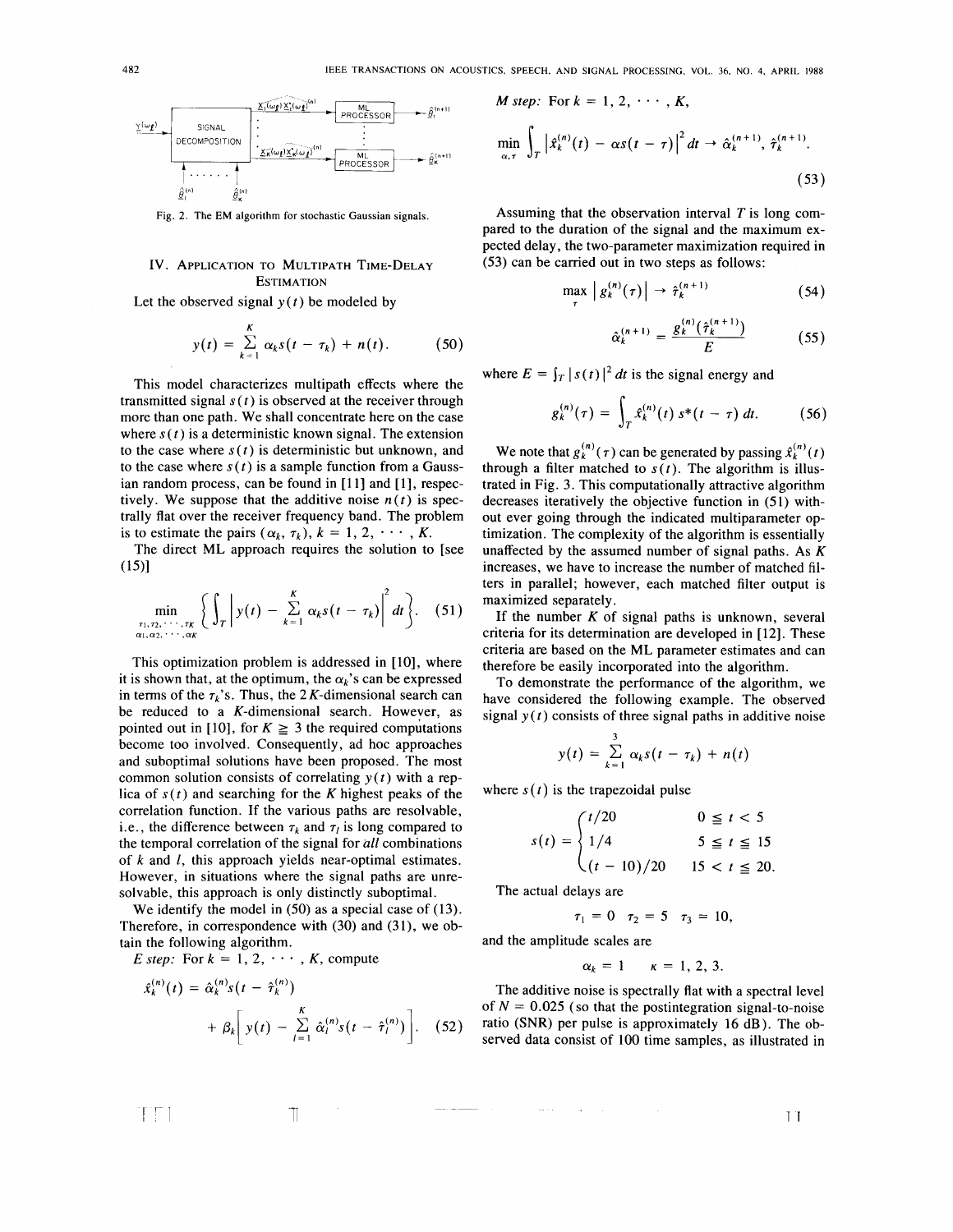<span id="page-6-0"></span>

**Fig. 3. The EM algorithm for multipath time-delay estimation.** 

Fig. 4. In Fig. 5 we have plotted the matched filter output as a function of delay. As we can see, the conventional method cannot resolve the various signal paths and estimate their parameters.

First, we have computed the **ML** estimates by direct minimization of the objective function in (51) using exhaustive search. We obtain

$$
\hat{\tau}_1 = 0.0117
$$
  $\hat{\tau}_2 = 5.0031$   $\hat{\tau}_3 = 9.9884$   
\n $\hat{\alpha}_1 = 1.1511$   $\hat{\alpha}_2 = 0.7799$   $\hat{\alpha}_3 = 0.9471$ ,

and the value of the objective function at the minimum (corresponds to the value of the log-likelihood function at the maximum) is

$$
J=0.45879.
$$

We have also computed lower bounds on the root mean square (rms) error of each parameter estimate using the Cramer-Rao inequality. We obtain

$$
\sigma(\hat{\tau}_1) = 0.028 \quad \sigma(\hat{\tau}_2) = 0.030 \quad \sigma(\hat{\tau}_3) = 0.028
$$
  

$$
\sigma(\hat{\alpha}_1) = 0.076 \quad \sigma(\hat{\alpha}_2) = 0.079 \quad \sigma(\hat{\alpha}_3) = 0.076.
$$

 $\sigma(\hat{\tau}_k)$  denotes the minimum attainable rms error in the  $\tau_k$  estimate, and  $\sigma(\hat{\alpha}_k)$  denotes the minimum attainable rms error in the  $\alpha_k$  estimate.

We now apply our algorithm. In Fig. 6 we have plotted the matched filter response to the various signal paths, as they are evolved with the iterations. In Fig. 7 we have tabulated the results using several arbitrarily selected starting points as indicated by the first line of each table. We see that after 10-15 iterations, the algorithm converges within the Cramer-Rao lower bound to **ML** estimates of all the unknown parameters, regardless of the initial guess. We note that the small differences in the final estimates result from the finite grid used for the optimization.

Using the asymptotic efficiency and lack of bias of the **ML** estimates, we can claim with some confidence that the rms error performance of the algorithm is the minimum attainable characterized by the Cramer-Rao lower Fig. 6. The matched filter response to each signal path. bound.

**V. PASSIVE MULTIPLE SOURCE LOCATION ESTIMATION** 

The basic system of interest here consists of *K* spatially distributed sources radiating noise-like signals toward an propagation conditions in the medium, and ignoring amplitude attenuations of the signal wavefronts across the array of *M* spatially distributed sensors. Assuming perfect





array, the actual waveform observed at the mth sensor Output is

 $\overline{\phantom{a}}$ 

$$
y_m(t) = \sum_{k=1}^{K} s_k(t - \tau_{km}) + n_m(t)
$$
  

$$
m = 1, 2, \cdots, M
$$
 (57)

 $TTT$ 

 $\mathbf{H}$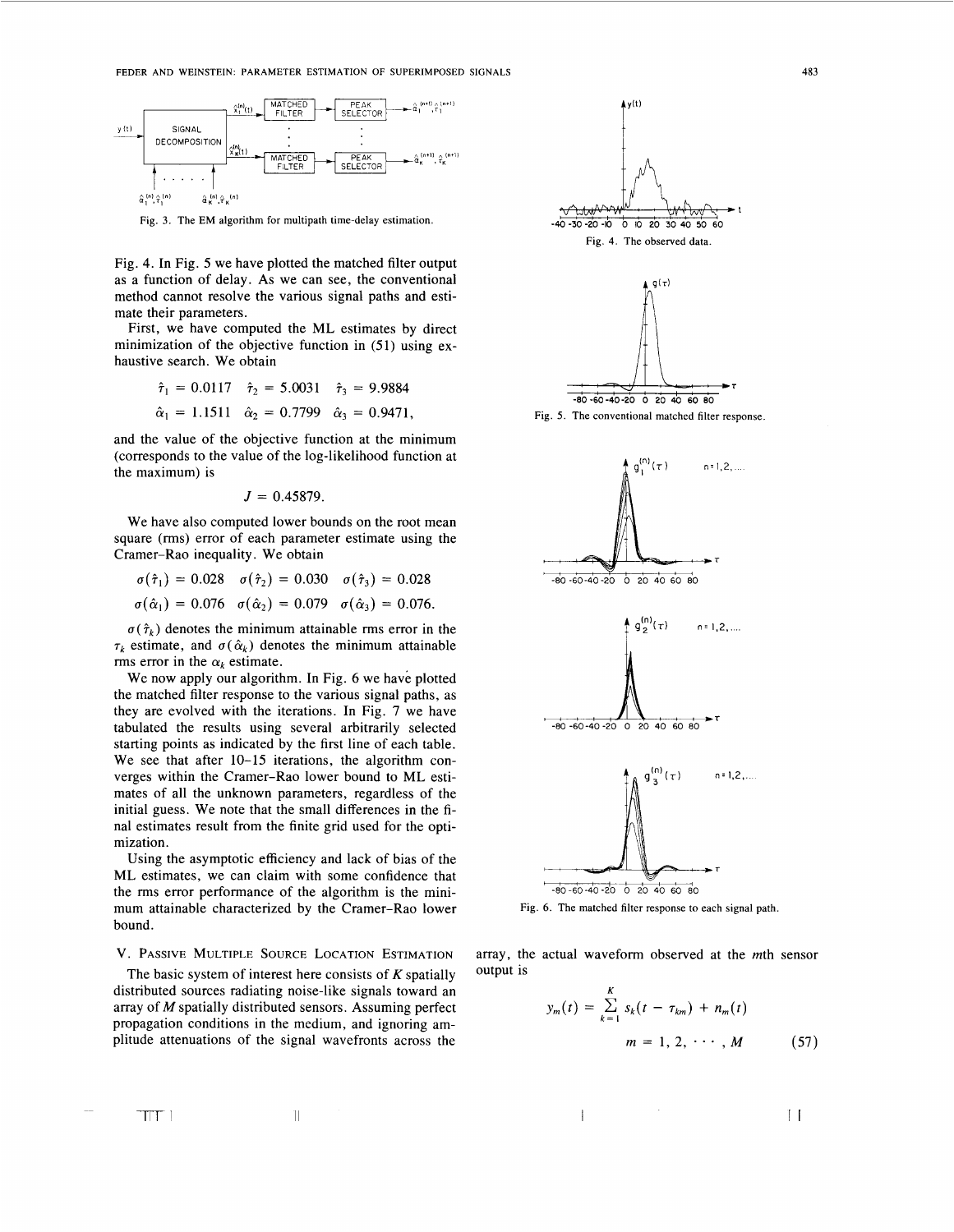| 0.36295<br>2140.0<br>0.9243<br>$-5.82$<br>0.7440<br>$-955$<br>0.7432<br>0.8e.T<br>0.9246<br>$-14.17$<br>こうくうこ<br>یات کا دیا ہے<br>جات<br>0.8290<br>0.780<br>うらう<br>نيا ٿيو.<br>ح<br>0.7746<br>0.75.3<br>5336.13<br>0.574.13<br>0.6276<br>0.28<br>0.7114<br>ŏ.<br>O<br>0.7954<br>0.8044<br>3713.0<br>0.820<br>0.2114<br>0.7871<br>0.809.5<br>0.322<br>0.5000<br>E715<br>90.6<br>0.900<br>0.900<br>0.0<br>0.9198<br>0.9245<br>8773<br>こっここつ<br>0.8009<br>0.3461<br>0.9104<br>0.9156<br>21.61.72<br>0.9231<br>0.928<br>å<br>$\begin{array}{c} 1 & 0 & 0 & 0 \\ 0 & 0 & 0 & 0 \\ 0 & 0 & 0 & 0 \\ 0 & 0 & 0 & 0 \end{array}$<br>$10.126$<br>$10.068$<br>$\frac{1}{2}$<br>10.370<br>10.039<br>10.009<br>10.007<br>このこ<br>11.375<br>10.05<br>55.52<br>10.02<br>0.000<br>0.000<br>0.000<br>0.44<br>4.924<br>1.983<br>44998<br>44998<br>44999<br>š<br>$7.882$<br>2.384<br>5.00<br>3.081<br>$-1.518$<br>$-10.7$<br>$-7.8$<br>$-10.07$<br>$-10.07$<br>$-0.827$<br>$-0.07$<br>$+0.07$<br>$-0.07$<br>$-0.006$<br>-0.003<br>$-2.885$<br>$-0.025$<br>$-12.563$<br>$-15.000$<br>$-0.011$<br>Ó<br>$\mathfrak{c}$<br>$\Xi$ $\Omega$<br>£<br>ო<br>$n - n$<br>- ത<br>۰<br>$\tilde{c}$<br>$\frac{m}{4}$<br>14597<br>.1846<br>0.4639<br>0.4612<br>0.9475<br>0.823<br>0.5265<br>0.4826<br>0.5582<br>0.6203<br>0.4707<br>0.6733<br>0.719<br>0.583<br>0.468<br>0.8196<br>0.8419<br>0.9468<br>0.7783<br>0.8747<br>0.899<br>0.9282<br>0.9322<br>.9572<br>0.5000<br>0.6902<br>0.7394<br>0.9130<br>0.9507<br>0.6354<br>0.955<br>8768<br>0.8743<br>0.5356<br>C.5842<br>0.7082<br>0.7524<br>0.7703<br>0.8018<br>0.8360<br>0.8673<br>8757<br>0.5000<br>6142<br>0.6699<br>0.7205<br>.859<br>.9423<br>0.9412<br>$-0.139$<br>2156.0<br>7859.<br>.9417<br>0.5000<br>0.6404<br>-999.<br>0.9226<br>0.9313<br>$-9405$<br>0.6356<br>$-7502$<br>356<br>0.9354<br>10.059<br>10.016<br>3.012<br>10.009<br>10.004<br>10.002<br>10.373<br>10.112<br>00.2<br>10.022<br>10.256<br>0.034<br>11.13<br>0.65<br>0.001<br>°°C. | $-24.18$<br>$-0.46.38$<br>0.5627<br>にっぽんこう<br>i i i i i i i i<br>1.3841<br>Ř<br>i<br>Saidhi<br>$\frac{3}{2}$<br>$\frac{3}{2}$<br>e<br>S<br>$\cdot \cdot$<br>こうけい<br>计准备项<br>en 14<br>List |  | ミッ | Ξ<br><ਹ | ε<br><α | ⊆<br><ປ |  | ج<br><r< th=""><th><math>\hat{\tau}^{\alpha}_{\alpha}</math></th><th><math>\hat{\tau}^{\bullet}_{\bullet}</math></th><th>ca<br/><d< th=""><th>ទី<br/>&lt;៥</th><th>G<br/><d< th=""><th></th></d<></th></d<></th></r<> | $\hat{\tau}^{\alpha}_{\alpha}$ | $\hat{\tau}^{\bullet}_{\bullet}$ | ca<br><d< th=""><th>ទី<br/>&lt;៥</th><th>G<br/><d< th=""><th></th></d<></th></d<> | ទី<br><៥ | G<br><d< th=""><th></th></d<> |  |
|-----------------------------------------------------------------------------------------------------------------------------------------------------------------------------------------------------------------------------------------------------------------------------------------------------------------------------------------------------------------------------------------------------------------------------------------------------------------------------------------------------------------------------------------------------------------------------------------------------------------------------------------------------------------------------------------------------------------------------------------------------------------------------------------------------------------------------------------------------------------------------------------------------------------------------------------------------------------------------------------------------------------------------------------------------------------------------------------------------------------------------------------------------------------------------------------------------------------------------------------------------------------------------------------------------------------------------------------------------------------------------------------------------------------------------------------------------------------------------------------------------------------------------------------------------------------------------------------------------------------------------------------------------------------------------------------------------------------------------------------------------------------------------------------------------------------------------------------------------------------------------------------------------------------------------------------------------------------------------|-------------------------------------------------------------------------------------------------------------------------------------------------------------------------------------------|--|----|---------|---------|---------|--|-----------------------------------------------------------------------------------------------------------------------------------------------------------------------------------------------------------------------|--------------------------------|----------------------------------|-----------------------------------------------------------------------------------|----------|-------------------------------|--|
|                                                                                                                                                                                                                                                                                                                                                                                                                                                                                                                                                                                                                                                                                                                                                                                                                                                                                                                                                                                                                                                                                                                                                                                                                                                                                                                                                                                                                                                                                                                                                                                                                                                                                                                                                                                                                                                                                                                                                                             |                                                                                                                                                                                           |  |    |         |         |         |  |                                                                                                                                                                                                                       |                                |                                  |                                                                                   |          |                               |  |
|                                                                                                                                                                                                                                                                                                                                                                                                                                                                                                                                                                                                                                                                                                                                                                                                                                                                                                                                                                                                                                                                                                                                                                                                                                                                                                                                                                                                                                                                                                                                                                                                                                                                                                                                                                                                                                                                                                                                                                             |                                                                                                                                                                                           |  |    |         |         |         |  |                                                                                                                                                                                                                       |                                |                                  |                                                                                   |          |                               |  |
|                                                                                                                                                                                                                                                                                                                                                                                                                                                                                                                                                                                                                                                                                                                                                                                                                                                                                                                                                                                                                                                                                                                                                                                                                                                                                                                                                                                                                                                                                                                                                                                                                                                                                                                                                                                                                                                                                                                                                                             |                                                                                                                                                                                           |  |    |         |         |         |  |                                                                                                                                                                                                                       |                                |                                  |                                                                                   |          |                               |  |
|                                                                                                                                                                                                                                                                                                                                                                                                                                                                                                                                                                                                                                                                                                                                                                                                                                                                                                                                                                                                                                                                                                                                                                                                                                                                                                                                                                                                                                                                                                                                                                                                                                                                                                                                                                                                                                                                                                                                                                             |                                                                                                                                                                                           |  |    |         |         |         |  |                                                                                                                                                                                                                       |                                |                                  |                                                                                   |          |                               |  |
|                                                                                                                                                                                                                                                                                                                                                                                                                                                                                                                                                                                                                                                                                                                                                                                                                                                                                                                                                                                                                                                                                                                                                                                                                                                                                                                                                                                                                                                                                                                                                                                                                                                                                                                                                                                                                                                                                                                                                                             |                                                                                                                                                                                           |  |    |         |         |         |  |                                                                                                                                                                                                                       |                                |                                  |                                                                                   |          |                               |  |
|                                                                                                                                                                                                                                                                                                                                                                                                                                                                                                                                                                                                                                                                                                                                                                                                                                                                                                                                                                                                                                                                                                                                                                                                                                                                                                                                                                                                                                                                                                                                                                                                                                                                                                                                                                                                                                                                                                                                                                             |                                                                                                                                                                                           |  |    |         |         |         |  |                                                                                                                                                                                                                       |                                |                                  |                                                                                   |          |                               |  |
|                                                                                                                                                                                                                                                                                                                                                                                                                                                                                                                                                                                                                                                                                                                                                                                                                                                                                                                                                                                                                                                                                                                                                                                                                                                                                                                                                                                                                                                                                                                                                                                                                                                                                                                                                                                                                                                                                                                                                                             |                                                                                                                                                                                           |  |    |         |         |         |  |                                                                                                                                                                                                                       |                                |                                  |                                                                                   |          |                               |  |
|                                                                                                                                                                                                                                                                                                                                                                                                                                                                                                                                                                                                                                                                                                                                                                                                                                                                                                                                                                                                                                                                                                                                                                                                                                                                                                                                                                                                                                                                                                                                                                                                                                                                                                                                                                                                                                                                                                                                                                             |                                                                                                                                                                                           |  |    |         |         |         |  |                                                                                                                                                                                                                       |                                |                                  |                                                                                   |          |                               |  |
|                                                                                                                                                                                                                                                                                                                                                                                                                                                                                                                                                                                                                                                                                                                                                                                                                                                                                                                                                                                                                                                                                                                                                                                                                                                                                                                                                                                                                                                                                                                                                                                                                                                                                                                                                                                                                                                                                                                                                                             |                                                                                                                                                                                           |  |    |         |         |         |  |                                                                                                                                                                                                                       |                                |                                  |                                                                                   |          |                               |  |
|                                                                                                                                                                                                                                                                                                                                                                                                                                                                                                                                                                                                                                                                                                                                                                                                                                                                                                                                                                                                                                                                                                                                                                                                                                                                                                                                                                                                                                                                                                                                                                                                                                                                                                                                                                                                                                                                                                                                                                             |                                                                                                                                                                                           |  |    |         |         |         |  |                                                                                                                                                                                                                       |                                |                                  |                                                                                   |          |                               |  |
|                                                                                                                                                                                                                                                                                                                                                                                                                                                                                                                                                                                                                                                                                                                                                                                                                                                                                                                                                                                                                                                                                                                                                                                                                                                                                                                                                                                                                                                                                                                                                                                                                                                                                                                                                                                                                                                                                                                                                                             |                                                                                                                                                                                           |  |    |         |         |         |  |                                                                                                                                                                                                                       |                                |                                  |                                                                                   |          |                               |  |
|                                                                                                                                                                                                                                                                                                                                                                                                                                                                                                                                                                                                                                                                                                                                                                                                                                                                                                                                                                                                                                                                                                                                                                                                                                                                                                                                                                                                                                                                                                                                                                                                                                                                                                                                                                                                                                                                                                                                                                             |                                                                                                                                                                                           |  |    |         |         |         |  |                                                                                                                                                                                                                       |                                |                                  |                                                                                   |          |                               |  |
|                                                                                                                                                                                                                                                                                                                                                                                                                                                                                                                                                                                                                                                                                                                                                                                                                                                                                                                                                                                                                                                                                                                                                                                                                                                                                                                                                                                                                                                                                                                                                                                                                                                                                                                                                                                                                                                                                                                                                                             |                                                                                                                                                                                           |  |    |         |         |         |  |                                                                                                                                                                                                                       |                                |                                  |                                                                                   |          |                               |  |
|                                                                                                                                                                                                                                                                                                                                                                                                                                                                                                                                                                                                                                                                                                                                                                                                                                                                                                                                                                                                                                                                                                                                                                                                                                                                                                                                                                                                                                                                                                                                                                                                                                                                                                                                                                                                                                                                                                                                                                             |                                                                                                                                                                                           |  |    |         |         |         |  |                                                                                                                                                                                                                       |                                |                                  |                                                                                   |          |                               |  |
|                                                                                                                                                                                                                                                                                                                                                                                                                                                                                                                                                                                                                                                                                                                                                                                                                                                                                                                                                                                                                                                                                                                                                                                                                                                                                                                                                                                                                                                                                                                                                                                                                                                                                                                                                                                                                                                                                                                                                                             |                                                                                                                                                                                           |  |    |         |         |         |  |                                                                                                                                                                                                                       |                                |                                  |                                                                                   |          |                               |  |
|                                                                                                                                                                                                                                                                                                                                                                                                                                                                                                                                                                                                                                                                                                                                                                                                                                                                                                                                                                                                                                                                                                                                                                                                                                                                                                                                                                                                                                                                                                                                                                                                                                                                                                                                                                                                                                                                                                                                                                             |                                                                                                                                                                                           |  |    |         |         |         |  |                                                                                                                                                                                                                       |                                |                                  |                                                                                   |          |                               |  |

| っ                                                                                                                                                                                                                                                                                                                      | មា<br>ព្រះ<br>ويلاوان<br>in territory<br>.<br>.<br>.<br>$\frac{3}{2}$<br>in<br>Ca<br>$\frac{1}{2}$                                                                                       |
|------------------------------------------------------------------------------------------------------------------------------------------------------------------------------------------------------------------------------------------------------------------------------------------------------------------------|------------------------------------------------------------------------------------------------------------------------------------------------------------------------------------------|
| ີ⊆<br><d< th=""><th>こここ<br/>erna<br/>Basa<br/>Coco<br/>0.9127<br/><math>\begin{array}{c} 0.9 \\ 0.2 \\ 0.2 \\ 0.3 \end{array}</math><br/>0.7910<br/>ິ<br/>0.3333<br/>0.3453</th></d<>                                                                                                                                  | こここ<br>erna<br>Basa<br>Coco<br>0.9127<br>$\begin{array}{c} 0.9 \\ 0.2 \\ 0.2 \\ 0.3 \end{array}$<br>0.7910<br>ິ<br>0.3333<br>0.3453                                                      |
| _<br><ອິ                                                                                                                                                                                                                                                                                                               | 0.5000<br><b>1944</b>                                                                                                                                                                    |
| දු<br><ප                                                                                                                                                                                                                                                                                                               | 0.5000<br>0.7158<br>0.8364<br>$\frac{49}{495}$<br>$\frac{495}{775}$<br>e<br>:                                                                                                            |
| $\frac{1}{2}$                                                                                                                                                                                                                                                                                                          | -50.000<br>0<br>0000<br>0000<br>9.452<br>$-36.489$<br>.760<br>$-923$<br>$-17.156$<br>-B.207<br>$\frac{8}{9}$<br>7.88.7<br><b>E9.82-</b><br>ě<br>ř                                        |
| ረኮ<br>ረካ                                                                                                                                                                                                                                                                                                               | 30.000<br>24.347<br>13.205<br>5.001<br>ã<br>Ģ                                                                                                                                            |
| ع<br>ا>                                                                                                                                                                                                                                                                                                                | VI<br>Lindoooooo<br>Lindiniioooo<br>Nationiiooooo<br>Natiooriina<br>50.000<br>37.927<br>26.833<br>19.496<br>$\ddot{\circ}$                                                               |
|                                                                                                                                                                                                                                                                                                                        | $\mathbf{S}$                                                                                                                                                                             |
|                                                                                                                                                                                                                                                                                                                        |                                                                                                                                                                                          |
|                                                                                                                                                                                                                                                                                                                        |                                                                                                                                                                                          |
|                                                                                                                                                                                                                                                                                                                        | 1959.<br>3.5261<br>2.4471<br>3.3299<br>0.9465<br>0.6208<br>0.5364<br>0.5043<br>1289.<br>9344<br>0.47444<br>0.0691<br>$\frac{6}{3}$<br>1.461<br>$-163$                                    |
| Ξ.,<br><d< th=""><th>0.5000<br/><math>0.583</math><br/> <math>0.580</math><br/> <math>0.580</math><br/> <math>0.580</math><br/> <math>0.580</math><br/>6660<br/>20EB<sup>17</sup><br/>.8545<br/><math>-5516</math><br/>1.6082<br/>0.7176<br/>0.7490<br/>0.77721<br/><math>-0.10</math>.<br/>1.8692<br/>- 202</th></d<> | 0.5000<br>$0.583$<br>$0.580$<br>$0.580$<br>$0.580$<br>$0.580$<br>6660<br>20EB <sup>17</sup><br>.8545<br>$-5516$<br>1.6082<br>0.7176<br>0.7490<br>0.77721<br>$-0.10$ .<br>1.8692<br>- 202 |
| Ξ.<br><d< th=""><th><math>\frac{50}{2}</math><br/>.9603<br/><math>-1652</math><br/>136321<br/>.9037<br/>14472<br/>.9391<br/>0.9551<br/><math>\frac{169}{16}</math><br/><math>-1.9251</math></th></d<>                                                                                                                  | $\frac{50}{2}$<br>.9603<br>$-1652$<br>136321<br>.9037<br>14472<br>.9391<br>0.9551<br>$\frac{169}{16}$<br>$-1.9251$                                                                       |

 $[0.975, 0.047, 0.047, 0.047, 0.047, 0.047, 0.047, 0.047, 0.047, 0.047, 0.047, 0.047, 0.047, 0.047, 0.047, 0.047, 0.047, 0.047, 0.047, 0.047, 0.047, 0.047, 0.047, 0.047, 0.047, 0.047, 0.047, 0.047, 0.047, 0.047, 0.047, 0.$ 

010010101000110010

 $\langle \cdot \rangle$ 

المعامل والمستعمر

 $\hat{\tau}_{\mathbf{3}}^{(\mathsf{n})}$ 

 $\hat{\tau}_{2}^{(n)}$ 

 $\hat{\tau}_i$ (n)

 $\mathbf{C}$ 

Fig. 7. Tables of results for the multipath time-delay estimation.

 $TT$ 

 $\overline{\mathbb{T}}$ 

 $\bar{\lambda}$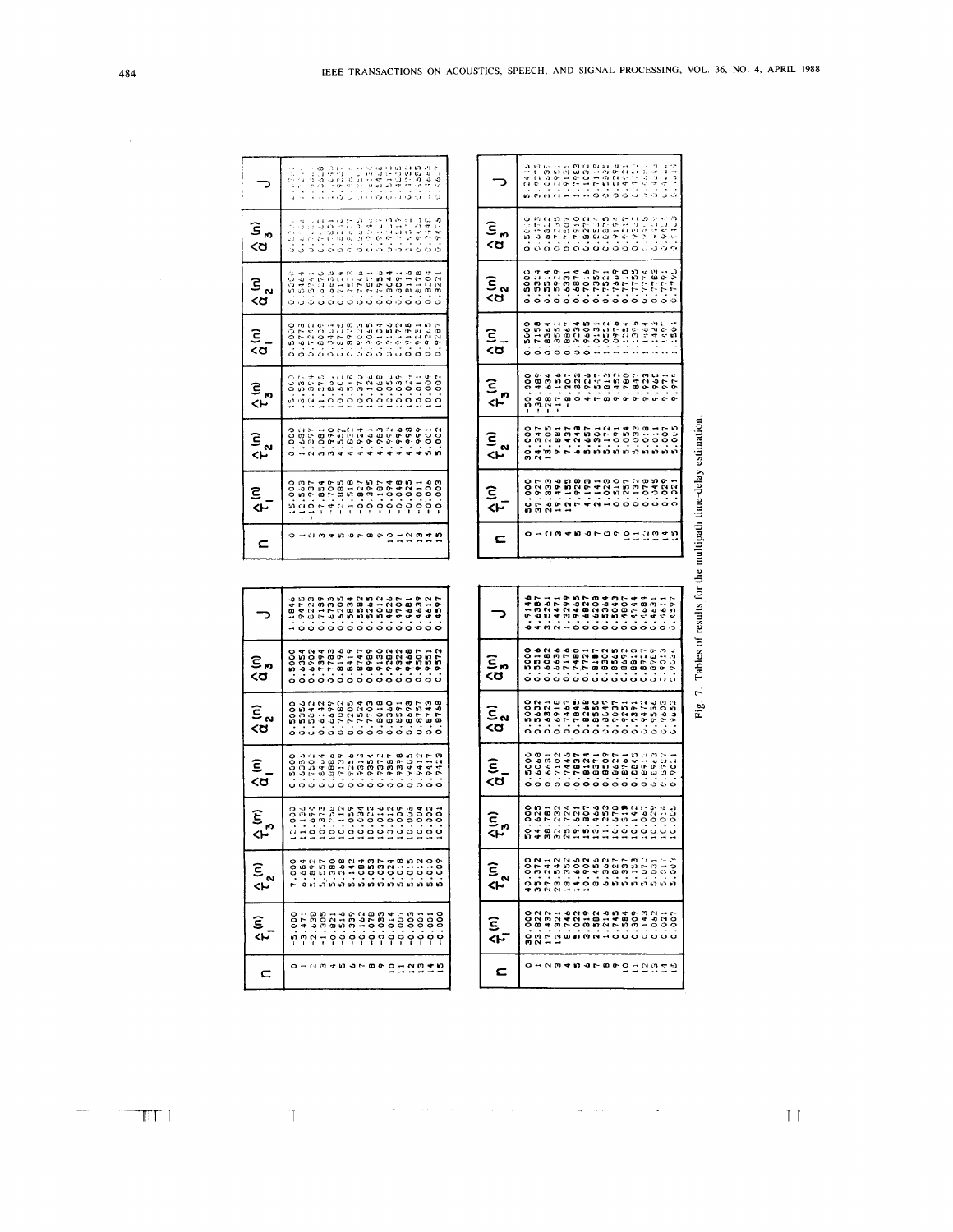**FEDER AND WEINSTEIN: PARAMETER ESTIMATION OF SUPERIMPOSED SIGNALS 485** 

where  $s_k(t)$  is the kth source signal,  $n_m(t)$  is the additive noise at the *m*th sensor output, and  $\tau_{km}$  is the travel time of the signal wavefront from the  $k$ th source to the  $m$ th sensor.

Information concerning the various source location parameters can be extracted by measuring the various  $\tau_{km}$ . In the passive case, one can only measure the travel time differences, obtainable by selecting one sensor as a reference and comparing its output to that of every other sensor. If we let sensor *M* be the reference and set  $\tau_{km} = 0$ , then  $\tau_{km}$  measures the travel time difference of the kth signal wavefront to the *(m,* M ) sensor pair.

To simplify the exposition, suppose that the various signal sources are relatively far-field so that the observed signal wavefronts are essentially planar across the array. If we further suppose that the array sensors are colinear, then

$$
\tau_{km} = \frac{d_m}{c} \sin \theta_k \tag{58}
$$

where  $d_m$  is the spacing between sensors *m* and *M*, *c* is the velocity of propagation in the medium, and  $\theta_k$  is the angle of arrival of the kth signal wavefront relative to the boresight.

Substituting (58) into (57) and concatenating the various equations, we obtain

$$
y(t) = \sum_{k=1}^{K} s_k(t; \theta_k) + n(t) \qquad (59)
$$

where

$$
s_k(t; \theta_k) = \begin{bmatrix} s_k(t - \gamma_1 \sin \theta_k) \\ s_k(t - \gamma_2 \sin \theta_k) \\ \vdots \\ s_k(t - \gamma_{M-1} \sin \theta_k) \\ s_k(t) \end{bmatrix}
$$
 (60)

where  $\gamma_m = d_m/c$ .

 $\mathbb{T} \mathbb{T}$  .

Suppose that the various  $s_k(t)$  and the various  $n_m(t)$  are mutually independent, WSS , zero-mean Gaussian random processes with spectral densities  $S_k(\omega)$  and  $N_m(\omega)$ , respectively (the cases where the  $s_k(t)$  are deterministic known/unknown signals are presented in  $[2]$  and  $[11]$ , respectively). We want to find the ML estimates of  $\theta_1$ ,  $\theta_2$ ,  $\cdots$ ,  $\theta_K$  given observations of  $y(t)$ .

Assuming that the observation interval *T* is long compared to the correlation time (inverse bandwidth) of the signals and the noises, the direct ML approach requires the solution to [see (35)]

 $\Lambda$ 

 $\mathbb{T}$ 

$$
\min_{\theta_1, \theta_2, \cdots, \theta_K} \sum_{l} \left[ \text{logdet } P(\omega_l; \theta) + Y^*(\omega_l) \right. \\ \left. \qquad \qquad \cdot P^{-1}(\omega_l; \theta) Y(\omega_l) \right]. \tag{61}
$$

where  $Y(\omega_i)$  are the Fourier transform coefficients [or the DFT in the discrete case of  $y(t)$ ] and

$$
P(\omega; \theta) = \sum_{k=1}^{K} S_k(\omega) V(\omega; \theta_k) V^*(\omega; \theta_k) + N(\omega)
$$
\n(62)

where

$$
V(\omega; \theta_k) = \begin{bmatrix} e^{-j\omega_{\gamma1}\sin\theta_k} \\ e^{-j\omega_{\gamma2}\sin\theta_k} \\ \vdots \\ e^{-j\omega_{\gamma M-1}\sin\theta_k} \\ 1 \end{bmatrix}
$$
 (63)

and

$$
N(\omega) = \begin{bmatrix} N_1(\omega) & & & \\ & (0) & \\ & N_2(\omega) & \\ (0) & & N_M(\omega) \end{bmatrix} .
$$
 (64)

This is a complicated multiparameter optimization problem in several unknowns. Consequently, numerous ad hoc solutions and suboptimal approaches have been proposed in the recent literature (e.g., [13]-[18]). Still, the most common approach consists of beamforming and searching for the *K* highest peaks. If the various signal sources are widely separated, this approach is nearly optimal. However, if the source signals are closely spaced, we are likely to obtain poor estimates of the various  $\theta_k$ 's.

Identifying the model in (59) as a special case of (13), the algorithm specified by (48) and (49) is directly applicable, where

$$
\Lambda_k(\omega; \theta_k) = S_k(\omega) V(\omega; \theta_k) V^*(\omega; \theta_k) + \beta_k N(\omega).
$$
\n(65)

Now,

det 
$$
\Lambda_k(\omega; \theta_k)
$$
 =  $\left[1 + \frac{1}{\beta_k} S_k(\omega) V^*(\omega; \theta_k)\right.\n\left.\cdot N^{-1}(\omega) V(\omega; \theta_k)\right]$ det  $\left[\beta_k N(\omega)\right]$  (66)

and

$$
f^{-1}(\omega; \theta_k) = \frac{1}{\beta_k} \bigg[ N^{-1} - \frac{S_k(\omega)}{\beta_k + S_k(\omega) V^*(\omega; \theta_k) N^{-1}(\omega) V(\omega; \theta_k)} \cdot N^{-1}(\omega) V(\omega; \theta_k) V^*(\omega; \theta_k) N^{-1}(\omega) \bigg].
$$
\n
$$
(67)
$$

 $\mathbf{I}$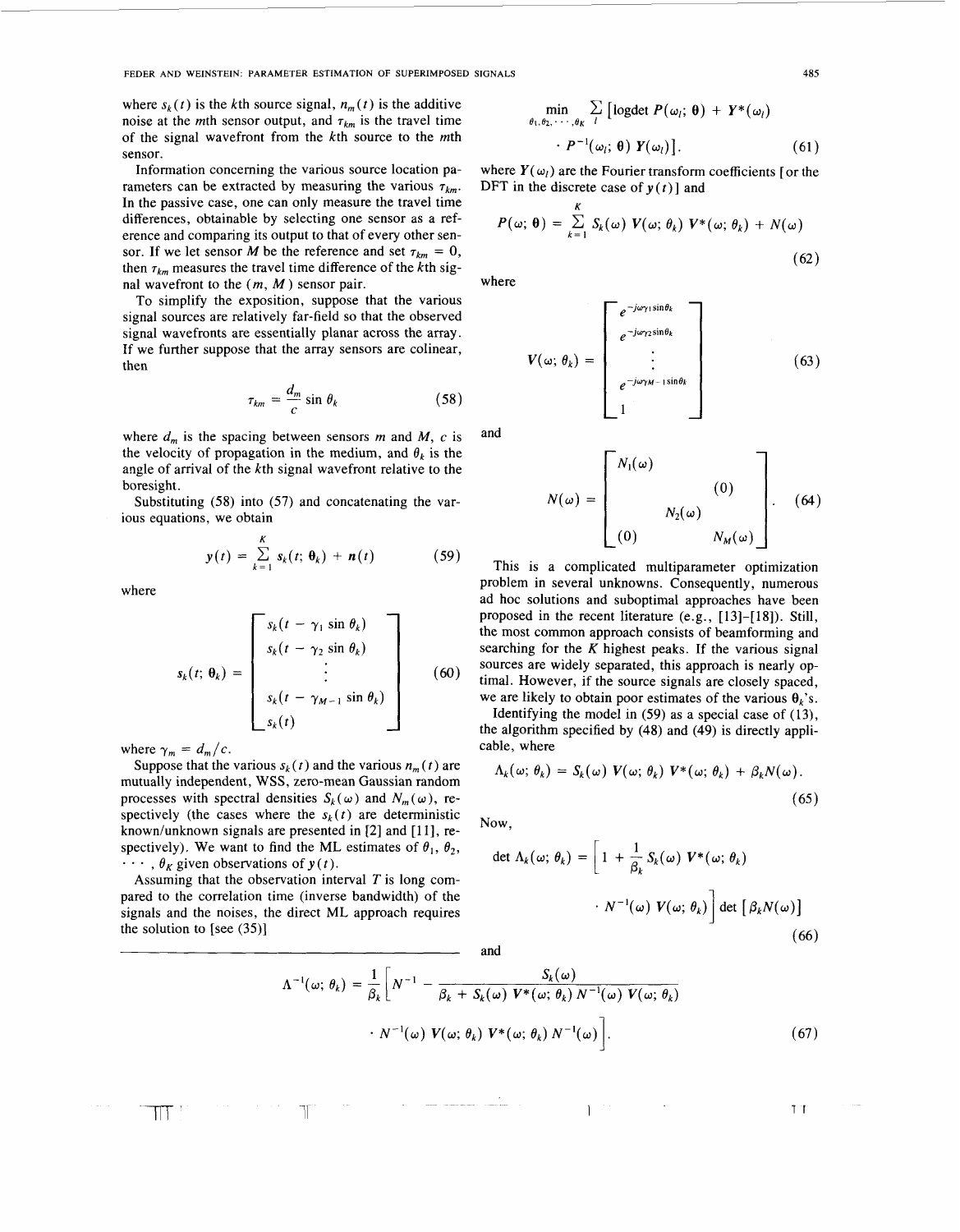Substituting (66) and (67) into (49) and ignoring the terms that are independent of  $\theta_k$ , the *M* step can be further simplified. The resulting algorithm is as follows.

*E* step: For  $k = 1, 2, \cdots, K$ , compute

$$
\widehat{X_k(\omega_l)} \widehat{X_k^*(\omega_l)}^{(n)} = \Lambda_k(\omega_l; \widehat{\theta}_k^{(n)}) - \Lambda_k(\omega_l; \widehat{\theta}_k^{(n)}) \n\cdot P^{-1}(\omega_l; \widehat{\theta}^{(n)}) \Lambda_k(\omega_l; \widehat{\theta}_k^{(n)}) \n+ \Lambda_k(\omega_l; \widehat{\theta}_k^{(n)}) P^{-1}(\omega_l; \widehat{\theta}^{(n)}) \n\cdot Y(\omega_l) Y^*(\omega_l) \n\cdot P^{-1}(\omega_l; \widehat{\theta}^{(n)}) \Lambda_k(\omega_l; \widehat{\theta}_k^{(n)}).
$$
\n(68)

*M step*: For  $k = 1, 2, \cdots, K$ ,

$$
\max_{\theta} \sum_{l} \mathbf{V}^*(\omega_l; \theta) N^{-1}(\omega_l) \widehat{\mathbf{X}_k(\omega_l)} \widehat{\mathbf{X}_k^*(\omega_l)}^{(n)} \cdot N^{-1}(\omega_l) \mathbf{V}(\omega_l; \theta) \rightarrow \widehat{\theta}_k^{(n+1)}.
$$

We note that the objective function in (69) is the array beamformer, where the product  $X_k(\omega_l) X_k^*(\omega_l)$  is substituted by its current estimate  $\widehat{X_k(\omega_l)} \widehat{X_k^*(\omega_l)}^{(n)}$ . The algorithm is illustrated in Fig. 8. This computationally attractive algorithm decreases iteratively the objective function in (61) without ever going through the indicated multiparameter optimization. The complexity of the algorithm is essentially unaffected by the assumed number of signal sources. **As** *K* increases, we have to increase the number of beamformers in parallel; however, each beamformer output is maximized separately.

To demonstrate the performance of the algorithm, we have considered the following example. The array consists of five colinear and evenly spaced sensors. There are two far-field signal sources at bearings

$$
\theta_1 = 0^{\circ} \quad \theta_2 = 10^{\circ}
$$

relative to the boresight. The array-source geometry is shown in Fig. 9. The signals and the noises are spectrally flat with  $S_k(\omega) = S$  and  $N_m(\omega) = N$  over the frequency band  $[-W/2, W/2]$ . We assume that  $S/N = 1$  and that  $WT/2\pi = 20$  (so that the postintegration SNR per channel is approximately 23 dB). The array length is taken to be  $L = 6\lambda$  where  $\lambda$  is the wavelength associated with the highest frequency in the signal band.

In Fig. 10 we have plotted the array beamformer response as a function of the bearing angle. **As** we can see, the conventional beamformer cannot resolve between the signal sources and estimate their bearings.

The ML estimates, obtained by direct minimization of the objective function in (61), are

$$
\hat{\theta}_1 = -0.0563
$$
  $\hat{\theta}_2 = 10.4556$ ,

and the value of the objective function at the minimum (corresponds to the value of the log-likelihood function at the maximum) is

$$
J = 159.0137.
$$



Fig. 8. The EM algorithm for multiple source angle-of-arrival estimation.



 $\mathbf{I}$ 



Fig. 10. The conventional beamformer.

We have also computed the Cramer-Rao lower bound on the rms error of each parameter estimate. We obtain

$$
\sigma(\hat{\theta}_1) = 0.2680 \quad \sigma(\hat{\theta}_2) = 0.2722.
$$

We now apply our algorithm. In [Fig. 11](#page-10-0) we have plotted the beamformer response to the various signal sources as they are evolved with iterations. In [Fig. 12](#page-10-0) we have tabulated the results using several arbitrarily selected initial guesses. We see that in all cases, after 5-10 iterations, the algorithm essentially converges, within the Cramer-Rao lower bound, to the ML estimates of all the unknown bearing parameters simultaneously, and the various signal sources are correctly resolved.

#### VI. **DISCUSSION**

We have presented a computationally efficient algorithm for ML parameter estimation of superimposed signals based on the EM method. The algorithm is developed

ri I II II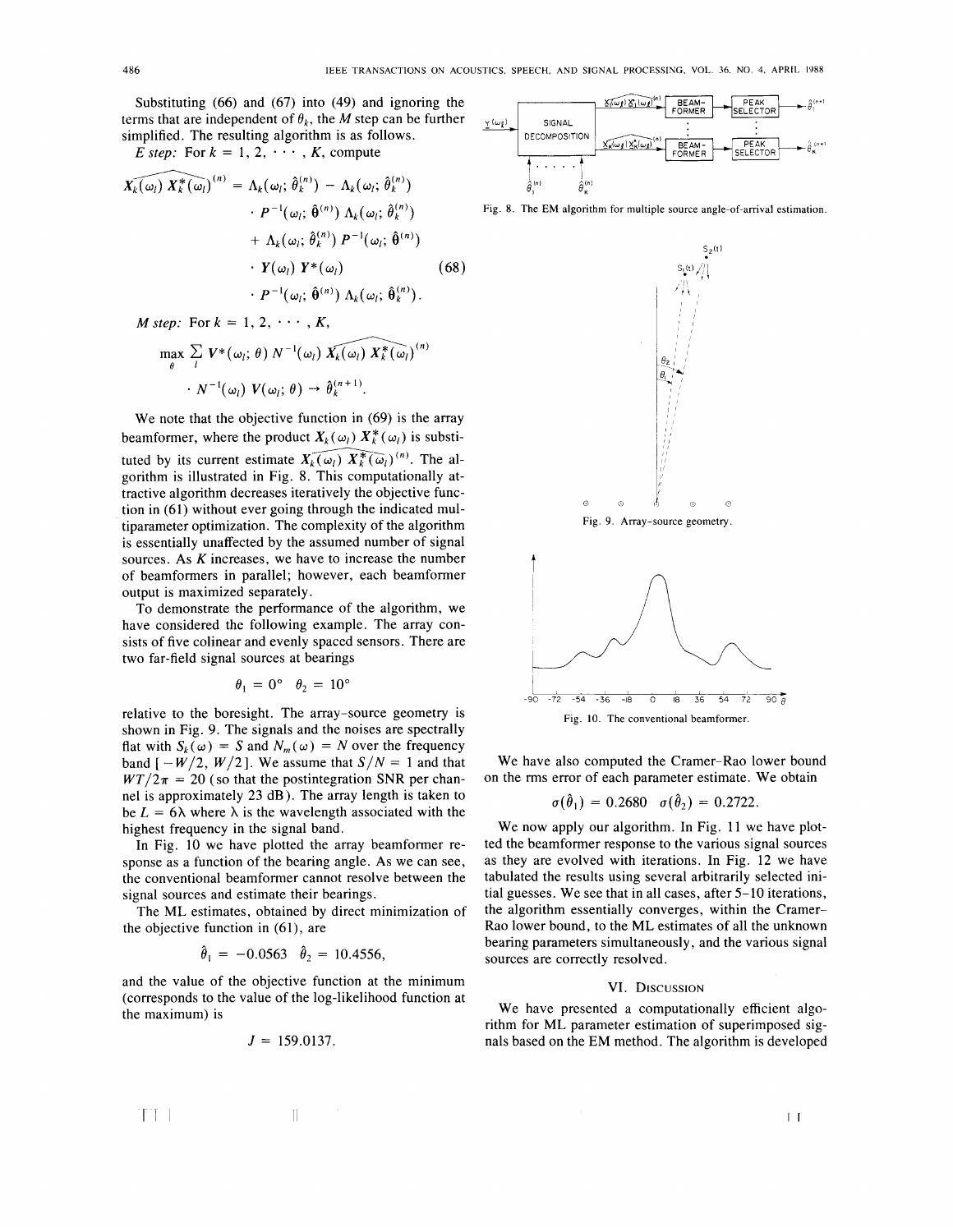<span id="page-10-0"></span>FEDER AND WEINSTEIN: PARAMETER ESTIMATION OF SUPERIMPOSED SIGNALS



Fig. 11. The beamformer response to each signal source.

| n                       | $\hat{\theta}_{1}^{(n)}$    | $\hat{\theta}_2^{(n)}$ |                      | n<br>-        | $\hat{\theta}^{\text{(n)}}$ | $\hat{\theta}_2^{(n)}$ | <u>ل</u>             |
|-------------------------|-----------------------------|------------------------|----------------------|---------------|-----------------------------|------------------------|----------------------|
| $\ddot{\mathbf{O}}$     | 2.0000                      | 8.0000                 | 269.6614             | ۰             | $-5.0000$                   | 13.0000                | 520.2958             |
| 1                       | 1.5776                      | 8.4652                 | 241.1250             | $\mathbf{1}$  | $-2.4692$                   | 11.9492                | 294.7128             |
| $\frac{2}{3}$           | 1.1220<br>.6932             | 8.9744<br>9.4568       | 210.3016<br>184.1323 | $\frac{2}{3}$ | $-1.2632$                   | 11.1452                | 196.5459<br>167.7777 |
| 4                       | .3716                       | 9.8588                 | 168.3571             | 4             | $-.6736$<br>$-.3788$        | 10.7164<br>10.5288     | 161.0492             |
|                         | .1572                       | 10.1268                | 161.7404             | 5             | $-.2448$                    | 10.4484                | 159.6113             |
| 5<br>6                  | .0500                       | 10.2876                | 159.7169             | 6             | $-.1644$                    | 10.4216                | 159.2068             |
| $\overline{\mathbf{z}}$ | $-.0036$                    | 10.3680                | 159.1958             | 7             | $-.1108$                    | 10.4216                | 159.0730             |
| 8                       | $-.0304$                    | 10.4216                | 159.0440             | ē             | $-.0840$                    | 10.4216                | 159.0405             |
| 9                       | $-.0304$                    | 10.4484                | 159.0218             |               |                             |                        |                      |
|                         |                             |                        |                      |               |                             |                        |                      |
|                         |                             |                        |                      |               |                             |                        |                      |
|                         |                             |                        |                      |               |                             |                        |                      |
|                         |                             |                        |                      |               |                             |                        |                      |
|                         |                             |                        |                      |               |                             |                        |                      |
|                         |                             |                        |                      |               |                             |                        |                      |
| n                       | $\hat{\theta}^{\text{(n)}}$ | $\hat{\theta}_2^{(n)}$ | ψ                    | n             | $\hat{\theta}_i^{(n)}$      | $\hat{\theta}_2^{(n)}$ |                      |
|                         |                             |                        |                      | -             |                             |                        |                      |
| $\mathbf{o}$            | 4.0000                      | 7.0000                 | 378.5662             | Ō             | 7.0000                      | 13.0000                | 497.0527             |
| 1                       | 3.6412                      | 7.2592                 | 351.2384             | 1             | .6.0532                     | 12.6996                | 448.0088             |
| $\frac{2}{3}$           | 3.2928                      | 7.5272                 | 328.5127             |               | 4.9544                      | 12.3780                | 385.8327             |
|                         | 2.9176                      | 7.8220                 | 306.1186             | 2<br>3<br>4   | 3.8288                      | 12.0832                | 318, 2541            |
| 4                       | 2.4888                      | 8.1436                 | 281.8299             |               | 2.7836                      | 11.8420                | 256.9945             |
| 5                       | 2.0332                      | 8.5188                 | 254.9325             | 5             | 1.9528                      | 11.6276                | 214.1421             |
| ь                       | 1.5240                      | 8.9476                 | 224.2842             | 6             | 1.3632                      | 11,4132                | 189.1838             |
| 7                       | 1.0148                      | 9.4032                 | 194.4633             | 7             | .9344                       | 11,2256                | 175, 1189            |
| 8                       | .5860                       | 9.8052                 | 173.5086             | 8             | .6396                       | 11.0380                | 167.4013             |
| 9                       | .2912                       | 10.1000                | 163.5225             | 9             | .4520                       | 10.9040                | 163.6597             |
| 10                      | .1304                       | 10.2608                | 160.3573             | 10            | .3180                       | 10.7968                | 161.5851             |
| 11                      | .0500                       | 10.3680                | 159.3599             | 11            | .2108                       | 10.7164                | 160.3880             |
| 12                      | $-0.0036$                   | 10.4216                | 159.0797             | 12            | .1304                       | 10.6360                | 159.6668             |
| 13                      | $-.0304$                    | 10.4484                | 159.0218             | 13            | .0768                       | 10.5824                | 159.3330             |
|                         |                             |                        |                      | 14            | .0500                       | 10.5556                | 159.2103             |
|                         |                             |                        |                      | 15            | .0232                       | 10.5288                | 159.1171             |
|                         |                             |                        |                      | 16            | $-0.0036$                   | 10.5020                | 159.0536             |
|                         |                             |                        |                      |               |                             |                        |                      |
|                         |                             |                        |                      |               |                             |                        |                      |

Fig. 12. Tables of results for the multiple source angle-of-arrival estimation.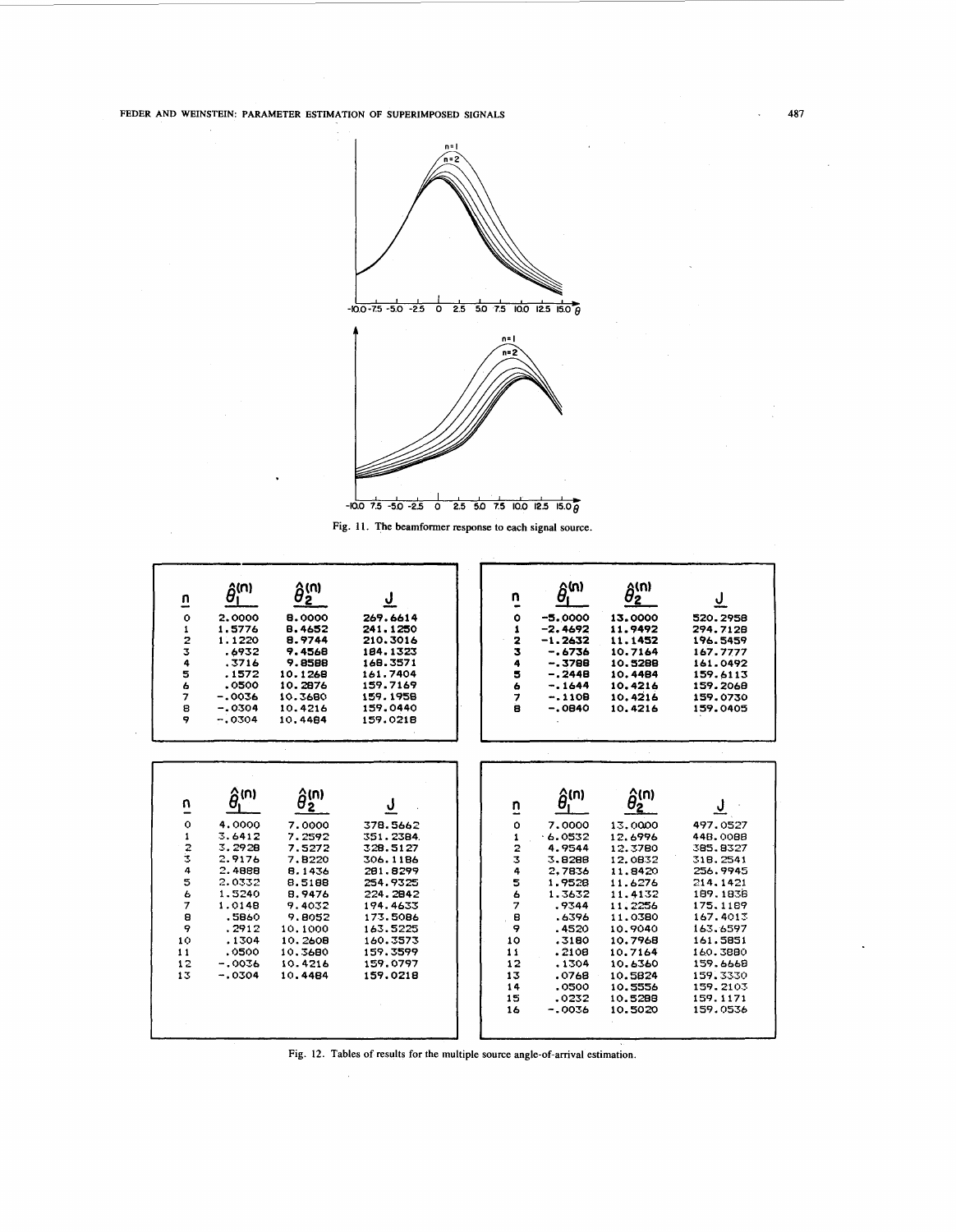for the case of deterministic (known) signals and for the case of stationary Gaussian signals. The most striking feature of the algorithm is that it decouples the full multidimensional search associated with the direct ML approach into searches in smaller-dimensional parameter subspaces, leading to a considerable simplification in the computations involved. The algorithm is applied to the multipath time-delay and multiple source location estimation problems; in both cases, we demonstrate the performance of the algorithm in a given example and show that the algorithm converges iteratively to the exact ML estimate of all the unknown parameters simultaneously where each iteration increases the likelihood.

We finally note that the derivation of the EM algorithm for the linear-Gaussian case (the Appendix) has importance of its own since it covers a wide range of applications.

#### **APPENDIX**

# DEVELOPMENT OF THE EM ALGORITHM FOR THE LINEAR-GAUSSIAN CASE

Suppose the "complete" data *X* and the observed (incomplete) data  $Y$  are related by the linear transformation

$$
Y = HX \tag{A1}
$$

where  $H$  is a noninvertible matrix and  $X$  possesses the following multivariate Gaussian probability density:

$$
f_X(x; \theta) = \frac{1}{\left[\det\left(\frac{2\pi}{\lambda}\Lambda(\theta)\right)\right]^{1/2}}
$$

$$
\cdot \exp\left[-\frac{\lambda}{2}(x - m(\theta))^* - \Lambda^{-1}(\theta)(x - m(\theta))\right]
$$
(A2)

where  $\lambda = 1$  if *X* is real-valued and  $\lambda = 2$  if *X* is complexvalued. Taking the logarithm of (A2),

$$
\log f_X(x; \theta) = c - \frac{\lambda}{2} \left[ \log \det \Lambda(\theta) \right.+ (x - m(\theta))^* \Lambda^{-1}(\theta) (x - m(\theta)) \right] = c - \frac{\lambda}{2} \left[ \log \det \Lambda(\theta) + m^*(\theta) \Lambda^{-1}(\theta) \right.\cdot m(\theta) - x^* \Lambda^{-1}(\theta) m(\theta) - m^*(\theta) \Lambda^{-1}(\theta) x + \text{tr} (\Lambda(\theta) xx^*) \right] (A3)
$$

where  $c$  is a constant independent of  $\theta$ . Taking the conditional expectation of  $(A3)$  given  $Y = y$  at a parameter value  $\theta'$ ,

$$
U(\theta, \theta') = c - \frac{\lambda}{2} \left[ \log \det \Lambda(\theta) + m^*(\theta) \Lambda^{-1}(\theta) m(\theta) - \hat{x}^* \Lambda^{-1}(\theta) m(\theta) - m^*(\theta) \Lambda^{-1}(\theta) \hat{x} + \text{tr} \left( \Lambda^{-1}(\theta) x x^* \right) \right]
$$
\n(A4)

where

$$
\hat{x} = E\{x/Y = y; \theta'\}
$$
 (A5)

and

$$
xx^* = E\{xx^*/Y = y; \theta'\}.
$$
 (A6)

Since *X* and *Y* are related by a linear transformation, they are jointly Gaussian, and the conditional expectations required in (A5) and (A6) can be computed by a straightforward modification of existing results. We obtain

$$
\hat{x} = m(\theta') + \Lambda(\theta') H^* [H\Lambda(\theta')H^*]^{-1}
$$
  
\n
$$
\cdot [y - Hm(\theta')]
$$
(A7)  
\n
$$
xx^* = \Lambda(\theta') - \Lambda(\theta') H^* [H\Lambda(\theta')H^*]^{-1}
$$
  
\n
$$
\cdot H\Lambda(\theta') + \hat{x}\hat{x}^*.
$$
(A8)

Note that if we set  $\theta' = \theta$ , (A7) and (A8) are the wellknown formulas for the conditional expectations in the Gaussian case (e.g., [19]).

Substituting (A7) and (A8) into (A4), the function  $U(\theta)$ , **8')** required for the EM algorithm is given in a closed form. We observe that  $U(\theta, \theta')$  and  $\log f_X(x; \theta)$  have the same dependence on  $\theta$ . Maximizing  $U(\theta, \theta')$  with respect to  $\theta$  is therefore the same as maximizing log  $f_X(x)$ ;  $\theta$ ) with respect to  $\theta$ . Hence, the EM algorithm essentially requires the ML solution in the **X** model, which might be significantly simpler than the direct ML solution in the Y model.

In correspondence with  $(11)$  and  $(12)$ , the EM algorithm for the linear-Gaussian case is given by the following.

$$
E step:\n\hat{X}^{(n)} = m(\hat{\theta}^{(n)}) + \Lambda(\hat{\theta}^{(n)})\n\cdot H^*[H\Lambda(\hat{\theta}^{(n)})H^*]^{-1}[y - Hm(\hat{\theta}^{(n)})]
$$
\n(A9)\n
$$
\hat{xx}^{*(n)} = \Lambda(\hat{\theta}^{(n)}) - \Lambda(\hat{\theta}^{(n)})H^*[H\Lambda(\hat{\theta}^{(n)})H^*]^{-1}\n\cdot H\Lambda(\hat{\theta}^{(n)}) + \hat{x}^{(n)}\hat{x}^{(n)*}.
$$
\n(A10)

*M step:* 

*e*  min {logdet  $\Lambda(\theta) + m^*(\theta)$ 

$$
\begin{aligned}\n\cdot \Lambda^{-1}(\theta) \, m(\theta) &- \hat{x}^{(n)} \cdot \Lambda^{-1}(\theta) \, m(\theta) \\
&- m^*(\theta) \, \Lambda^{-1}(\theta) \, \hat{x}^{(n)} \\
&+ \text{tr} \left( \Lambda^{-1}(\theta) \hat{x} \hat{x}^{*(n)} \right) \right\} \rightarrow \hat{\theta}^{(n+1)}.\n\end{aligned} \tag{A11}
$$